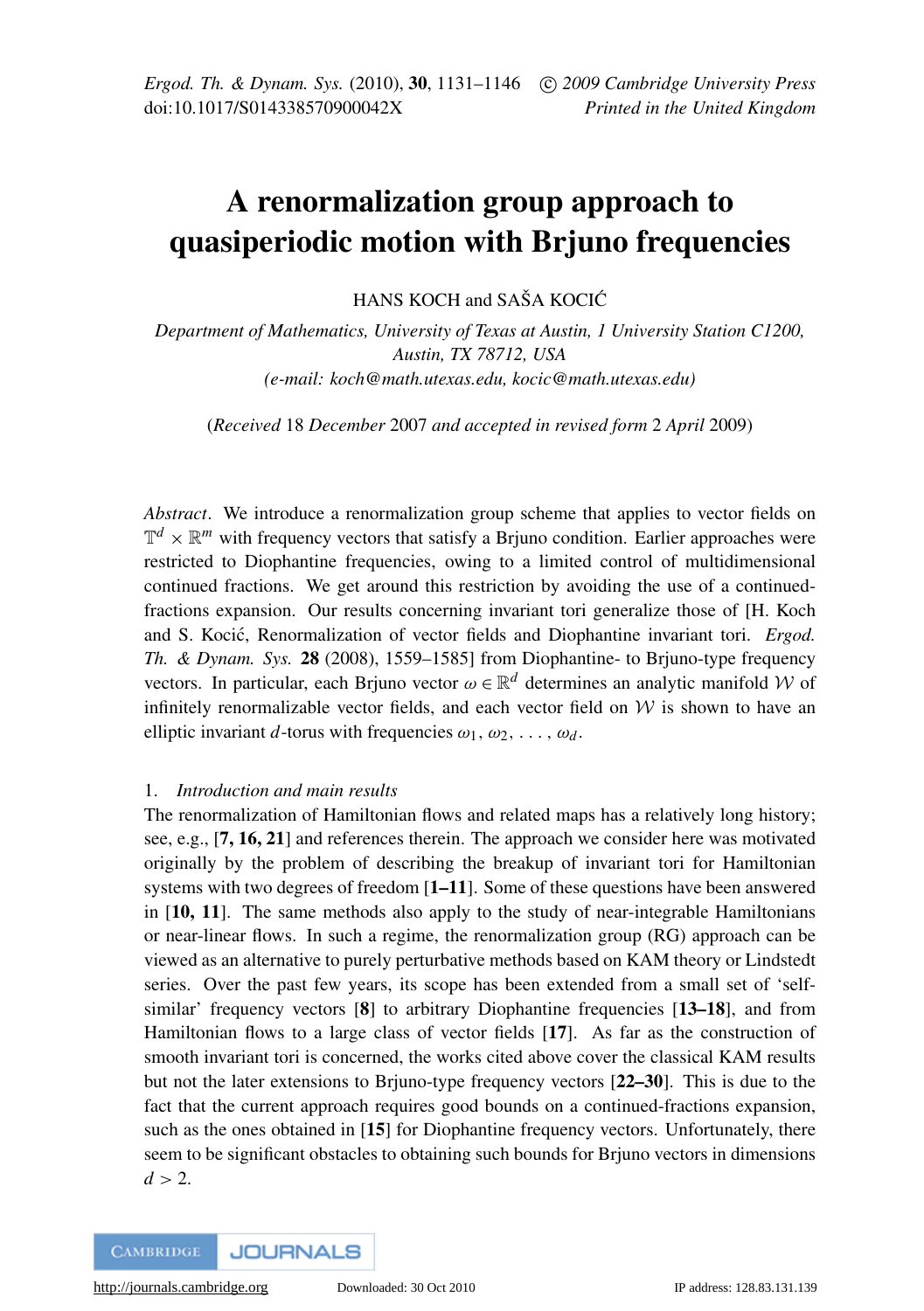This has motivated us to develop a renormalization scheme that does not rely on continued fractions. As it turns out, our scheme applies quite naturally to rotation vectors  $\omega \in \mathbb{R}^d$  that satisfy the following Brjuno condition [[22](#page-15-5)]:

<span id="page-1-2"></span>
$$
\sum_{n=1}^{\infty} 2^{-n} \ln(1/\Omega_n) < \infty, \quad \Omega_n = \min_{0 < |v| \le 2^n} |\omega \cdot v|,\tag{1.1}
$$

where v denotes lattice points in  $\mathbb{Z}^d$ . Our new renormalization group transformations share some important features with those used in [[8–](#page-14-4)[20](#page-15-8)]. Thus, before discussing the differences, we shall first describe the transformations used in [[8–](#page-14-4)[17](#page-15-4)], starting with some general remarks about renormalization.

Renormalization can be viewed as a tool for classifying systems by the value of a given observable that describes asymptotic properties of the system. A renormalization transformation is a map on the space of systems being considered which contracts directions within the same equivalence class and expands directions along which the observable changes, preferably in a way that induces a natural action on the set of observed values. In the case at hand, the systems are vector fields on  $\mathcal{M} = \mathbb{T}^d \times \mathbb{R}^m$ , and the observed quantities are the ratios among the *d* frequencies of rotation. Among the natural actions on frequency vectors  $\omega \in \mathbb{R}^d$  are the steps in a continued-fractions algorithm. These typically involve integer matrices with a distinguished expanding direction, such that rational approximants to  $\omega$  approach (up to rescaling) the orbit of  $\omega$  under iteration of the algorithm.

Consider now a fixed matrix *T* in  $SL(d, \mathbb{Z})$  whose transpose contracts the orthogonal complement of  $\omega \in \mathbb{R}^d$ . Its role will be to 'scale' the periodic variable  $x \in \mathbb{T}^d$ . For a scaling of the non-periodic variable  $y \in \mathbb{R}^m$  and of time, we choose two (small) constants  $\mu$  and  $\eta$ , respectively. The simplest renormalization transformation associated with these scaling parameters is  $\mathcal{R}(X) = \eta^{-1} \mathcal{T}_{\mu}^* X$ , where  $\mathcal{T}_{\mu}^* X = \mathcal{T}_{\mu}^{-1} X \circ \mathcal{T}_{\mu}$  and

<span id="page-1-0"></span>
$$
\mathcal{T}_{\mu}(x,\,y) = (Tx,\,\mu T'y). \tag{1.2}
$$

Here, *T'* denotes either the  $m \times m$  identity matrix or, in the case of  $m = d$ , the inverse of the transpose of  $T$  (which makes  $T_1$  symplectic), if desired for the renormalization of Hamiltonian vector fields. This choice of  $R$  would be suitable, e.g., for smooth vector fields of the form  $X(x, y) = (w, v(y))$ , with w a non-zero constant multiple of  $\omega$ . In this case, if we take  $\eta = ||T^{-1}w||/||\omega||$  and  $\mu > 0$  sufficiently small, then R contracts all directions except those given by the affine part of  $v$ .

When considering more general vector fields, we also have to achieve contraction within families  $\mathcal{U} \mapsto \mathcal{U}^*X$  obtained from changes of coordinates  $\mathcal{U} : \mathcal{M} \to \mathcal{M}$  close to the identity. In what follows,  $U^*X$  denotes the pullback of *X* under *U*, given by  $U^*X =$  $(DU)^{-1}(X \circ U)$ . The above suggests that we define

<span id="page-1-1"></span>
$$
\mathcal{R}(X) = \eta^{-1} \mathcal{I}_{\mu}^* \mathcal{U}_X^* X,\tag{1.3}
$$

where  $U_X$  is a change of coordinates designed to bring the renormalized vector field into some appropriate normal form. If *X* is already in normal form, then  $U_X$  should be the identity. Our choice of normal form will be described later. It includes the vector fields  $X(y) = (w, v(y))$  mentioned above.

**JOURNALS CAMBRIDGE**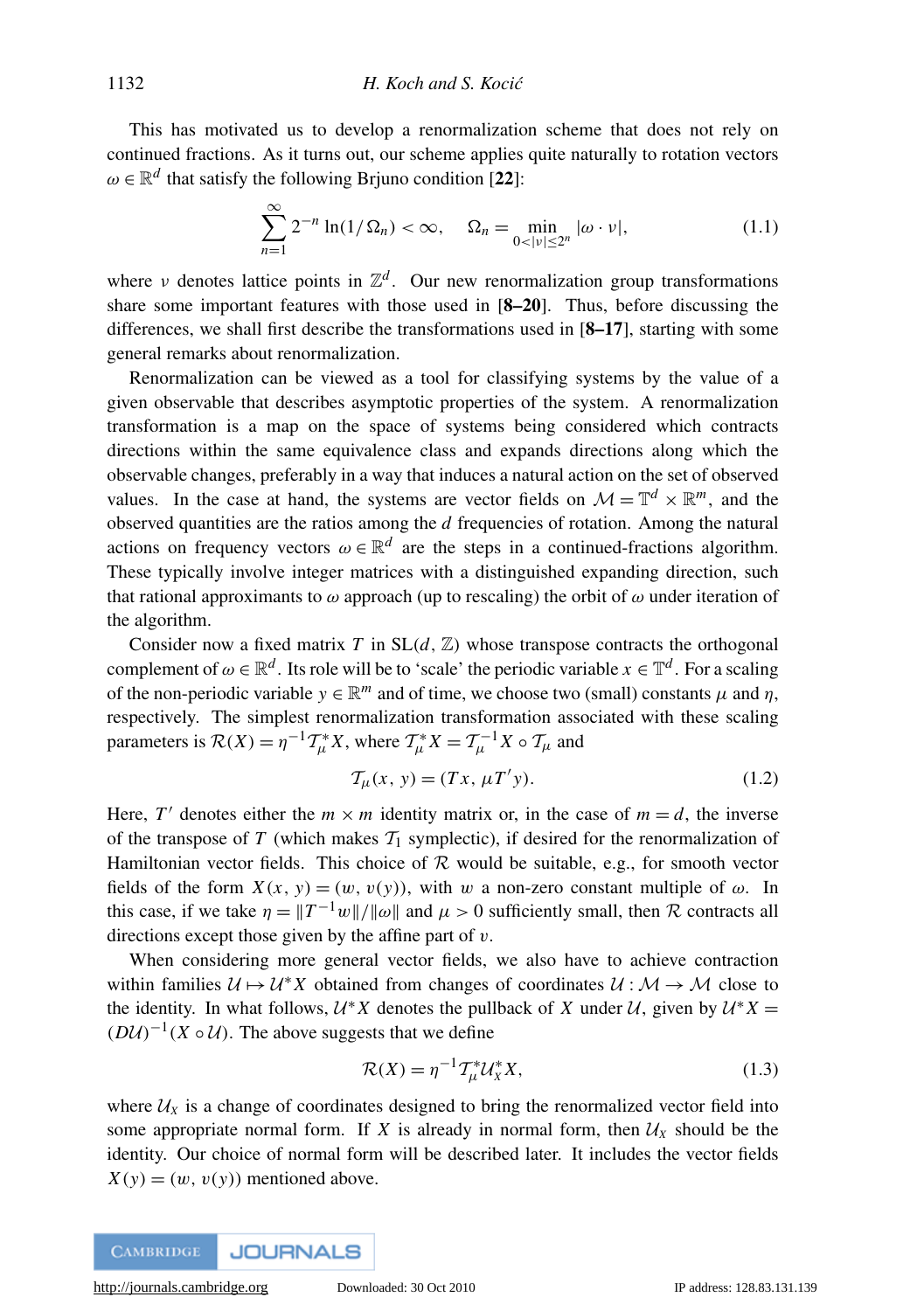If  $\omega \in \mathbb{R}^d$  admits a periodic continued-fractions expansion, then it suffices to work with a single RG transformation [[8–](#page-14-4)[12](#page-14-5)]. More general frequency vectors require a sequence of RG transformations  $\mathcal{R}_n$ , one for each of the matrices  $T_n$  in the continued-fractions expansion of  $\omega$ . In the single frequency case ( $d = 2$ ), such an analysis was carried out for Diophantine- [[13,](#page-15-2) [14](#page-15-9)] and Brjuno-type frequencies [[19,](#page-15-10) [20](#page-15-8)]. What makes this case special is that there is a canonical continued-fractions expansion and the corresponding matrices  $T<sub>n</sub>$ are known explicitly. More recent results [[15](#page-15-7)[–18](#page-15-3)] extend the scope of renormalization to Diophantine vectors  $\omega \in \mathbb{R}^d$ , for arbitrary  $d \geq 2$ , using a multidimensional continuedfractions algorithm developed in  $[15, 31, 32]$  $[15, 31, 32]$  $[15, 31, 32]$  $[15, 31, 32]$  $[15, 31, 32]$  $[15, 31, 32]$  $[15, 31, 32]$ . Here, the matrices  $T<sub>n</sub>$  are no longer known explicitly; they are the increments  $T_n = P_{n-1}^{-1} P_n$  of integer approximants  $P_k \in SL(d, \mathbb{Z})$  to matrices  $WE(t_k) \in SL(d, \mathbb{R})$ , where  $\{t_k\}$  is some appropriately chosen increasing sequence of positive real numbers,  $E(t) = \text{diag}(e^{-t}, \dots, e^{-t}, e^{(d-1)t})$ , and *W* is a fixed matrix in  $SL(d, \mathbb{R})$  that maps the expanding eigenvector of  $E(t)$  to  $\omega$ . The approximation is wellcontrolled for Diophantine frequency vectors [[15](#page-15-7)], but attempts to extend this to Brjuno vectors have not been successful so far.

The idea pursued here is to avoid the integer approximation and renormalize directly with real matrices. This leads us to consider tori of the form  $\mathbb{T}^d = \mathbb{R}^d / Z$ , where Z is a simple lattice in  $\mathbb{R}^d$ . A non-singular real matrix *T* defines a map  $x + \mathcal{Z} \mapsto Tx + T\mathcal{Z}$  from the torus  $\mathbb{R}^d/\mathcal{Z}$  to the torus  $\mathbb{R}^d/(T\mathcal{Z})$ . In order to simplify notation, this map will again be denoted by T. Furthermore, whenever the lattice  $\mathcal Z$  is fixed or irrelevant, we will simply write *x* in place of  $x + Z$ .

With this in mind, we choose the matrix *T* in the definition [\(1.2\)](#page-1-0) of the scaling  $T_{\mu}$  to be of the form

<span id="page-2-0"></span>
$$
T(x) = \eta^{-1} x_{\parallel} + \beta x_{\perp}, \quad 0 < \eta, \beta < 1,\tag{1.4}
$$

where  $x = x_{\parallel} + x_{\perp}$  is the decomposition of  $x \in \mathbb{R}^d$  into a component  $x_{\parallel}$  parallel to  $\omega$  and a component *x*<sub>⊥</sub> perpendicular to  $\omega$ . Notice that if  $d = 2$  and  $\omega_1/\omega_2 = 1/(k + 1/(k + ...)$ , then the choice  $\eta = \beta = (\omega_1/\omega_2)^2$  makes *T*, in fact, an integer matrix. A matrix of the type [\(1.4\)](#page-2-0) will be referred to as a *scaling matrix*. The corresponding RG transformation  $\mathcal{R}$ is again taken to be of the form [\(1.3\)](#page-1-1), with  $\eta^{-1}$  being the expanding eigenvalue of *T*. Our choice of  $\mu$  and  $\mathcal{U}_X$  will be described later. We note that by choosing the time scaling  $\eta^{-1}$ in [\(1.3\)](#page-1-1) to be the same as the spatial scaling  $\eta^{-1}$  in [\(1.4\)](#page-2-0), which is independent of the vector field  $X$ , we can allow  $R$  to have a non-contracting direction. However, since time scaling commutes with our renormalization transformations, this direction can easily be taken care of later (in applications of our main result).

Functions on the torus  $\mathbb{R}^d/\mathcal{Z}$  can be identified with functions on  $\mathbb{R}^d$  that are invariant under  $\mathcal{Z}$ -translations or, equivalently, with quasiperiodic functions on  $\mathbb{R}^d$  whose frequency module lies in the dual lattice (the set of points  $v \in \mathbb{R}^d$  satisfying  $exp(i v \cdot z) = 1$  for all  $z \in \mathcal{Z}$ ). For convenience, we will now perform a linear change of coordinates in  $\mathbb{R}^d$ , so that  $\omega = (1, 0, \ldots, 0)$ . The lattice obtained from  $2\pi \mathbb{Z}^d$  under this transformation will be denoted by  $\mathcal{Z}_0$ , and its dual lattice by  $\mathcal{V}_0$ . The frequencies v in [\(1.1\)](#page-1-2) now range over  $\mathcal{V}_0$ .

Our analysis applies to vector fields that are close to  $K = (\omega, 0)$ . We assume analyticity on a complex neighborhood  $D_{\varrho}$  of  $D_0 = \mathbb{T}^d \times \{0\}$ , characterized by the conditions  $|\text{Im } x_i| < \varrho$  and  $|y_j| < \varrho$ . Denote by  $t \mapsto \Phi^t_X$  the flow for a vector field *X*. An invariant torus for *X*, with frequency vector  $\omega$ , is a continuous embedding  $\Gamma$  of  $D_0$  into the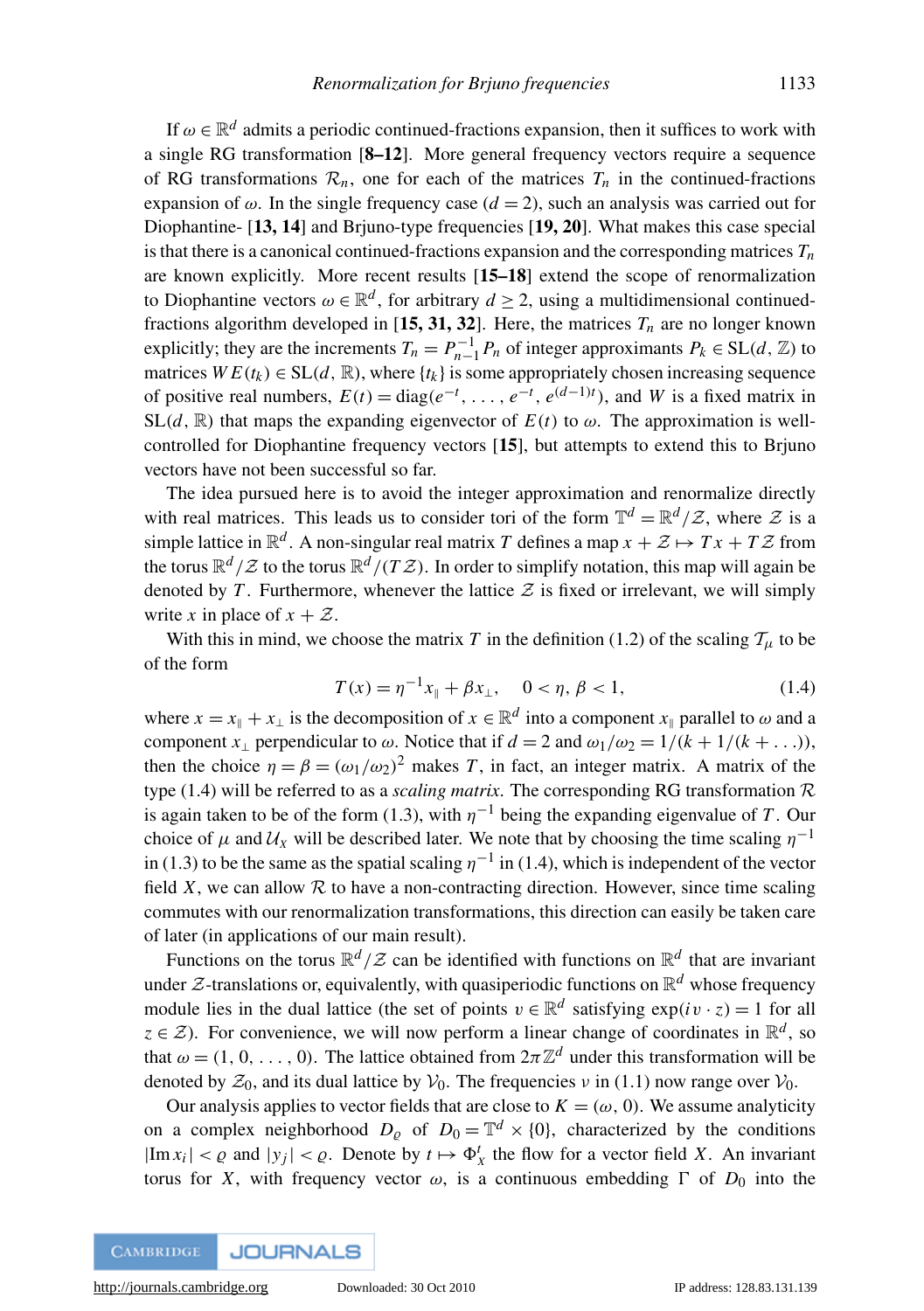domain of *X* such that  $\Gamma \circ \Phi_K^t = \Phi_X^t \circ \Gamma$ . Denote by  $A^u$  the space of all vector fields  $Y(x, y) = (w, My + v)$ , with  $(w, v)$  a vector in  $\mathbb{C}^d \times \mathbb{C}^m$  and M a complex  $m \times m$ matrix. In [§2,](#page-3-0) we will introduce Banach spaces  $A_{\varrho}(\mathcal{V})$  of analytic vector fields on  $D_{\varrho}$ with frequency module in V, as well as a projection operator  $\mathbb P$  from  $\mathcal A_{\varrho}(\mathcal V)$  onto  $A^u$ . The subspace of functions in  $\mathcal{A}_{\varrho}(\mathcal{V})$  that do not depend on the coordinate  $y \in \mathbb{C}^m$  will be denoted by  $\mathcal{A}_{\varrho}^{0}(\mathcal{V})$ . A function will be called 'real' if it takes real values for real arguments. Our main result is the following.

<span id="page-3-1"></span>THEOREM 1.1. Assume that  $\omega$  satisfies the Brjuno condition [\(1.1\)](#page-1-2). Then there exists a *sequence of scaling matrices*  $T_n$  *and a corresponding sequence of RG transformations*  $\mathcal{R}_n$ *of the form [\(1.3\)](#page-1-1) such that the following holds. Define*  $V_n = T_n V_{n-1}$  *for*  $n = 1, 2, \ldots$ *Then*  $\mathcal{R}_n$  *is an analytic map from some open neighborhood*  $\mathcal{D}_{n-1}$  *of* K *in*  $\mathcal{A}_{\rho}(\mathcal{V}_{n-1})$  *to*  $A_0(V_n)$ . The set W of infinitely renormalizable vector fields  $X_0$  in  $\mathcal{D}_0$ , characterized *by the property that*  $X_n = \mathcal{R}_n(X_{n-1})$  *belongs to*  $\mathcal{D}_n$  *for*  $n = 1, 2, \ldots$ , *is the graph of an analytic function*  $W : (\mathbb{I} - \mathbb{P})\mathcal{D}_0 \to \mathbb{P}\mathcal{D}_0$  *that satisfies*  $W(0) = K$  *and*  $DW(0) = 0$ *. If*  $\rho > \rho + \delta$  with  $\delta > 0$ , then every vector field  $X \in \mathcal{W} \cap A_{\rho}(\mathcal{V}_0)$  has an elliptic invariant *torus*  $\Gamma_X \in \mathcal{A}_{\delta}^0(\mathcal{V}_0)$  *with frequency vector*  $\omega$ *. The map*  $X \mapsto \Gamma_X$  *is real analytic on*  $W \cap A_{\alpha}(V_0)$ .

The bounds obtained in the proof of this theorem are uniform within classes of Brjuno vectors  $\mathcal{B}(\Omega')$  described at the end of [§3.](#page-8-0) In addition, we obtain results analogous to those in [[17](#page-15-4)], concerning the restriction of *W* to special types of vector fields (Hamiltonian, reversible, divergence free, symmetric) and the reduction of the number of parameters via non-degeneracy conditions. Since the proofs are completely analogous as well, we refer to [[17](#page-15-4)] for details.

The main new aspect in this paper is the choice of the scaling matrices  $T<sub>n</sub>$  and the control of the corresponding sequence of RG transformations  $\mathcal{R}_n$ . The choice of the coordinate change  $U_X$  is determined by the same considerations as in earlier work  $[8-20]$  $[8-20]$  $[8-20]$ . Its role is to compensate for the loss of analyticity that results from the scaling  $X \mapsto T^*_{\mu}X$ . In this step, we use a normal form theorem proved in [[17](#page-15-4)]. Thus, controlling a single RG step is quite simple; see [§2.](#page-3-0) In [§3,](#page-8-0) we define the matrices  $T<sub>n</sub>$  and give estimates on the transformations  $\mathcal{R}_n$ ; then we apply a stable manifold theorem for sequences of maps [[17](#page-15-4)] to obtain the manifold  $W$  described in Theorem [1.1.](#page-3-1) The construction of invariant tori for vector fields  $X \in \mathcal{W}$  is described in [§4.](#page-11-0)

#### <span id="page-3-0"></span>2. *A single renormalization step*

As mentioned in the introduction, we work with coordinates where the frequency vector is  $\omega = (1, 0, \ldots, 0)$ . The torus considered in this section is  $\mathbb{T}^d = \mathbb{R}^d / Z$ , where Z is some simple lattice in  $\mathbb{R}^d$ . The dual lattice will be denoted by  $\mathcal{V}$ .

Unless specified otherwise, our norm on  $\mathbb{C}^n$  is  $||v|| = \sup_j |v_j|$ . Another norm that will be used is  $|v| = \sum_j |v_j|$ . For linear operators between normed linear spaces, we will always use the operator norm unless stated otherwise. Denote by  $D<sub>\rho</sub>$  the set of all vectors  $(x, y)$  in  $\mathbb{C}^d \times \mathbb{C}^m$  characterized by  $\|\text{Im } x\| < \rho$  and  $\|y\| < \rho$ . Define  $\mathcal{A}_{\rho}(\mathcal{V})$  to be the space of all analytic vector fields *X* on  $D<sub>\rho</sub>$  with frequency module in *V* and having a finite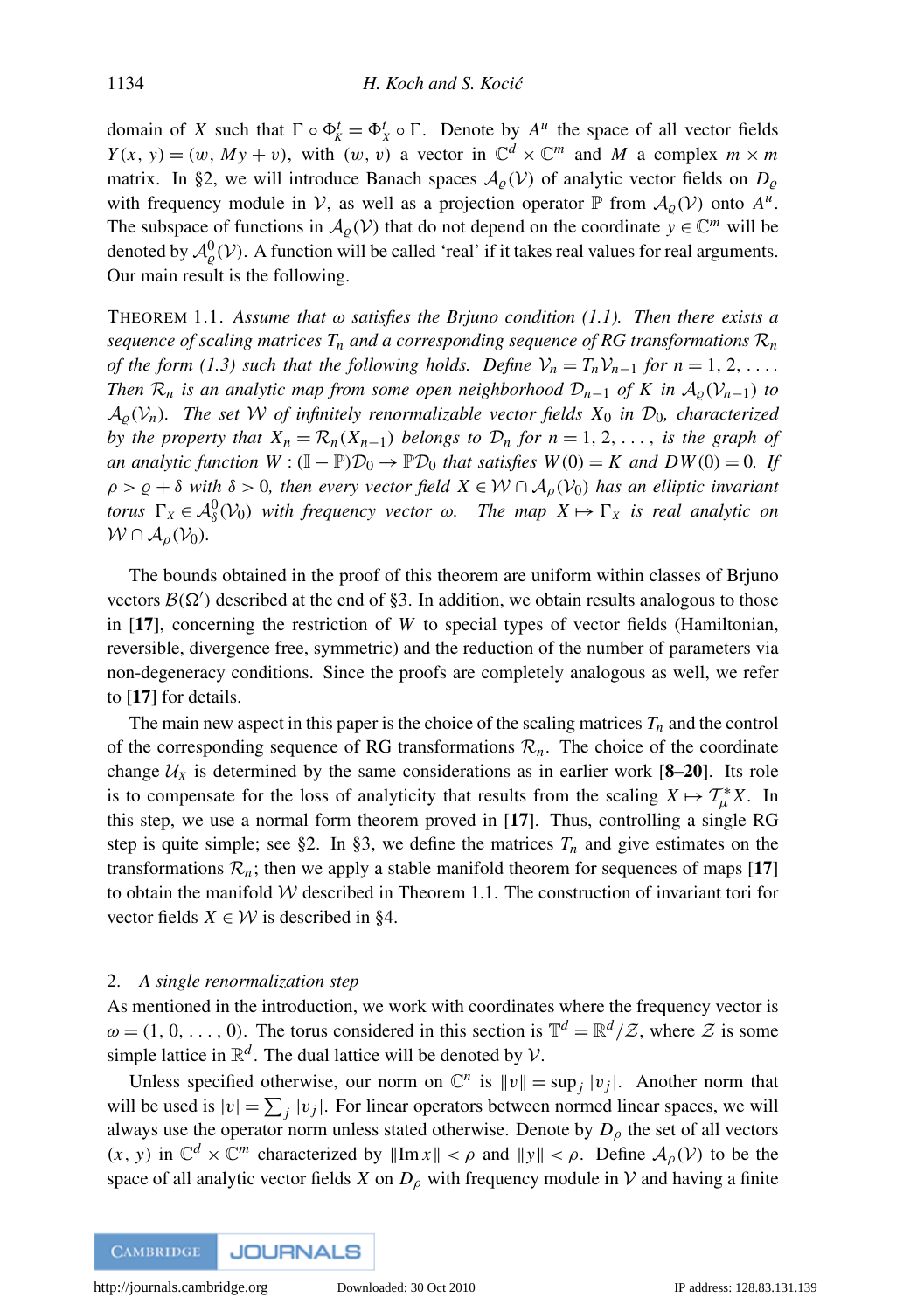norm

<span id="page-4-0"></span>
$$
||X||_{\rho} = \sum_{v,\alpha} ||X_{v,\alpha}||e^{\rho|v|} \rho^{|\alpha|}, \quad X(x, y) = \sum_{v,\alpha} X_{v,\alpha} e^{iv \cdot x} y^{\alpha}, \tag{2.1}
$$

where  $v \cdot x = \sum_j v_j x_j$  and  $y^\alpha = \prod_j y_j^{\alpha_j}$  $j^{\alpha_j}$ . The sums in [\(2.1\)](#page-4-0) range over all  $v \in V$  and  $\alpha \in \mathbb{N}^m$ . In [§4,](#page-11-0) we will also use functions with domain  $D_0 = \mathbb{T}^d \times \{0\}$ . We denote by  $A_0(V)$  the Banach space of continuous functions  $F: D_0 \to \mathbb{C}^{d+m}$  with frequency module in V for which the norm  $||F||_0 = \sum_v ||F_v||$  is finite, where  $\{F_v\}$  are the Fourier coefficients of *F*. Since the lattice V is fixed in this section, we will simply write  $A_{\rho}$  in place of  $A_{\rho}(\mathcal{V})$ .

<span id="page-4-1"></span>PROPOSITION 2.1. *Let*  $X \in A_\rho$  and  $Z \in A_{\rho'}$ , with  $0 \le \rho' \le \rho$ . *Then:* 

- (a)  $||X(x, y)|| \le ||X||_0$  *for all*  $(x, y) \in D_0$ ;
- (b)  $(DX)Z \in \mathcal{A}_{\rho'}$  and  $||(DX)Z||_{\rho'} \leq (\rho \rho')^{-1}||X||_{\rho}||Z||_{\rho'}$  if  $\rho' < \rho$ ;
- (c)  $X \circ (I + Z) \in \mathcal{A}_{\rho'}$  and  $||X \circ (I + Z)||_{\rho'} \le ||X||_{\rho}$  if  $\rho' + ||Z||_{\rho'} \le \rho$ .

*Proof.* Let us write  $A_{\rho}^{(n)}$  in place of  $A_{\rho}$  when describing vector fields [\(2.1\)](#page-4-0) with *n* components, and reserve the notation  $A_0$  for the case where  $n = d + m$ . Define  $q(x, y) =$ *x* and  $p(x, y) = y$ . The functions  $e^{iv \cdot q} p^{\alpha}$ , with  $v \in V$ , will be referred to as monomials. They allow us to rewrite [\(2.1\)](#page-4-0), for arbitrary *n* and  $r > 0$ , as

$$
||X||_{r} = \sum_{v,\alpha} ||X_{v,\alpha}|| ||e^{iv\cdot q} p^{\alpha}||_{r}, \quad X = \sum_{v,\alpha} X_{v,\alpha} e^{iv\cdot q} p^{\alpha}.
$$
 (2.2)

The inequality (a) now follows from the fact that the same inequality holds for monomials.

For part (c) we use the fact that  $A_r^{(1)}$  is a Banach algebra:  $||fg||_r \le ||f||_r ||g||_r$  holds for monomials and thus, more generally,

$$
||fg||_r \leq \sum_{v,\alpha,w,\beta} |f_{v,\alpha}g_{w,\beta}| \, ||e^{iv\cdot q} p^{\alpha} e^{iw\cdot q} p^{\beta}||_r
$$
  

$$
\leq \sum_{v,\alpha,w,\beta} |f_{v,\alpha}| |g_{w,\beta}| ||e^{iv\cdot q} p^{\alpha}||_r ||e^{iw\cdot q} p^{\beta}||_r = ||f||_r ||g||_r.
$$
 (2.3)

In particular, if  $P \in \mathcal{A}_r^{(m)}$  with  $||P||_r \leq \delta$ , then

$$
\|(p+P)^{\alpha}\|_{r} = \left\|\prod_{j} (p_{j} + P_{j})^{\alpha_{j}}\right\|_{r} \le \prod_{j} (r+\delta)^{\alpha_{j}} = (r+\delta)^{|\alpha|}.
$$
 (2.4)

For  $Q \in \mathcal{A}_r^{(d)}$  with  $||Q||_r \leq \delta$ , we have

$$
||e^{iv\cdot(q+Q)}||_r \le ||e^{iv\cdot q}||_r \sum_k \frac{1}{k!} ||v \cdot Q||_r^k \le e^{r|v|} e^{|v||Q||_r} \le e^{(r+\delta)|v|}.
$$
 (2.5)

Setting  $Z = (Q, P)$  and applying the last two inequalities to the corresponding terms in

$$
X_j \circ (I + Z) = \sum_{v, \alpha} X_{v, \alpha, j} e^{iv \cdot (q + Q)} (p + P)^{\alpha}
$$
 (2.6)

gives the bound in (c). Here, and in what follows,  $r = \rho'$  and  $r + \delta = \rho$ .

Claim (b) is proved by using a Cauchy bound. We may assume that  $Z \neq 0$ . Let  $0 < R < \delta ||Z||_r^{-1}$ . Since  $s \mapsto X \circ (I + sZ)$  is analytic in an open neighborhood of the the disk  $|s| \le R$ , we can represent  $(DX)Z$  as

$$
(DX)Z = \frac{d}{ds}X \circ (I + sZ)\Big|_{s=0} = \frac{1}{2\pi i} \int_{\gamma} X \circ (I + sZ) \frac{ds}{s^2},
$$
 (2.7)

**CAMBRIDGE JOURNALS** 

[http://journals.cambridge.org](http://www.journals.cambridge.org) Downloaded: 30 Oct 2010 IP address: 128.83.131.139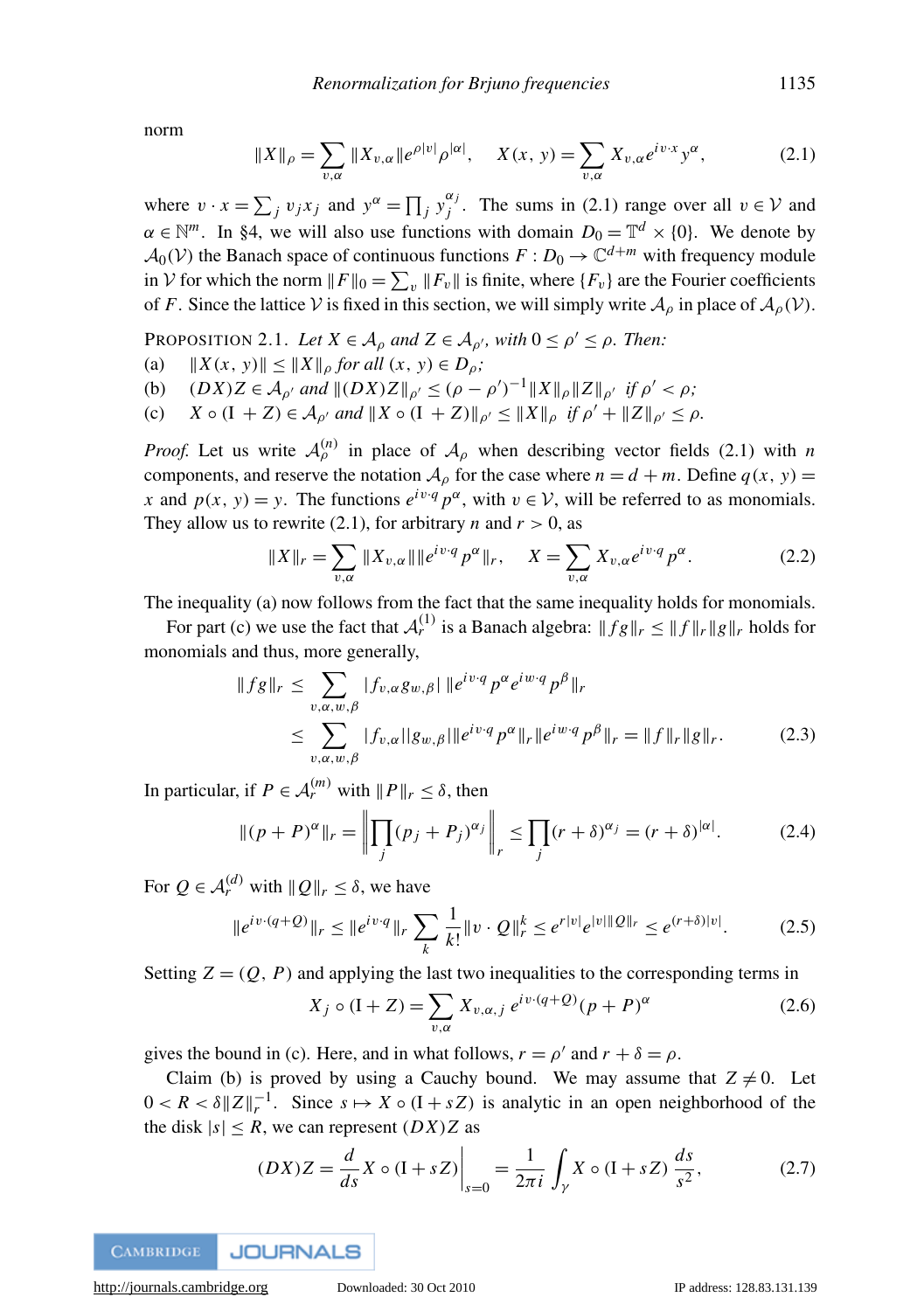where  $\gamma$  is the positively oriented circle  $|s| = R$ . Thus, using the fact that on  $\gamma$  we hve  $||X \circ (I + sZ)||_r \le ||X||_\rho$ , we find that  $||(DX)Z||_\rho \le R^{-1}||X||_\rho$ . The claim (b) is now obtained by taking  $R \to \delta ||Z||_r^{-1}$ .  $\Box$ 

In what follows, we assume that  $\rho > 0$  unless specified otherwise.

Suppose that the components of  $\omega$  are rationally independent with respect to  $\mathcal{V}$ , in the sense that the first component  $v_{\parallel}$  of any non-zero vector  $v \in V$  is non-zero. Then, given any  $L \geq 1$ , we can find  $\ell > 0$  such that

<span id="page-5-0"></span>
$$
|v_{\perp}| > L \quad \text{or} \quad |v_{\parallel}| \ge \ell \quad \text{for all } v \in \mathcal{V} \setminus \{0\}. \tag{2.8}
$$

In other words, all points in  $\mathcal V$  except the origin lie outside the rectangle  $|v_{\perp}| \leq L$  and  $|v_{\parallel}| < \ell$ . Notice that the scaling [\(1.4\)](#page-2-0) shrinks the length *L* of the excluded rectangle, while expanding its width  $\ell$ . In what follows, the parameters *L*,  $\ell$ ,  $\eta$  and  $\beta$  are assumed to be given, subject to the conditions [\(1.4\)](#page-2-0) and [\(2.8\)](#page-5-0).

*Definition 2.2.* Denote by *S* the generator of the one-parameter group of scalings  $\mu \mapsto S^*_{\mu}$ defined by  $S_u(x, y) = (x, \mu y)$ . Given any subset *J* of  $I = V \times \{-1, 0, 1, 2, \ldots\}$ , define *P*(*J*) to be the joint spectral projection in  $A_0(V)$  for the operators (−*i* $\nabla$ *x*, *S*) associated with the eigenvalues  $(v, k)$  in *J*. Let  $\tau = (1 + \beta)/2$ . For  $\gamma \ge 1$ , to be chosen later, let  $I^+$ be the set of pairs  $(v, k) \in I$  satisfying  $|Tv| \leq \tau |v|$  or  $|Tv| \leq \tau (k - \gamma)$ , and let  $I^-$  be the complement of  $I^+$  in *I*. Define  $I^{\pm} = P(I^{\pm})$ . The *resonant* and *non-resonant* parts of a vector field  $X \in A_\rho$  are defined as  $\mathbb{I}^+X$  and  $\mathbb{I}^-X$ , respectively. In addition, we define  $\mathbb{E}_k = P({(0, k)}$ ) for each  $k ≥ -1$ . The torus averaging operator is then given by  $\mathbb{E} = \sum_k \mathbb{E}_k$ .

As we will see later, the scaling  $X \mapsto T^*_{\mu}X$  is well-behaved when restricted to resonant vector fields. Thus, before applying this scaling, we try to perform a change of variables  $X \mapsto U^*_X X$  that eliminates the non-resonant part of *X*; [[17](#page-15-4), Theorem 5.2] shows that this is possible, provided that the problem can be solved to first order in the size of  $X - K$ . The equations for the map  $U_X$  and the vector field  $Z = \mathbb{I}^- Z$  generating its first-order approximation  $\Phi^1_Z$  are

<span id="page-5-3"></span>
$$
\mathbb{I}^-(X + [Z, X]) = 0, \quad \mathbb{I}^- \mathcal{U}_X^* X = 0,
$$
\n(2.9)

where  $[Z, X] = (DX)Z - (DZ)X$ . The following proposition is used to solve the first equation above. Given any positive real number  $r$ , denote by  $A'_r$  the set of vector fields  $X \in \mathcal{A}_r$  whose first-order partial derivatives belong to  $\mathcal{A}_r$ . Assume that

<span id="page-5-1"></span>
$$
2\sigma L < \ell, \quad \sigma = \frac{1}{2}(1-\beta)\eta. \tag{2.10}
$$

PROPOSITION 2.3. If  $r > 0$  and  $Z \in \mathcal{A}'_r$  is non-resonant, then

<span id="page-5-2"></span>
$$
\|[Z, K]\|_{r} \ge \sigma \|Z\|_{r}, \quad \|[Z, K]\|_{r} \ge \frac{\sigma r}{\sigma r + r + \gamma + 2} \|DZ\|_{r}.
$$
 (2.11)

*Proof.* Assume that  $(v, k)$  belongs to  $I^-$ . In particular, we have  $|Tv| > \tau |v|$  or, equivalently,  $\eta^{-1}|v_{\parallel}| + \beta |v_{\perp}| > \tau |v_{\parallel}| + \tau |v_{\perp}|$ . This immediately implies that  $|v_{\parallel}| > \sigma |v_{\perp}|$ . Combining this with the condition  $|Tv| > \tau (k - \gamma)$ , we obtain

$$
\sigma^{-1}|v_{\parallel}| = \tau^{-1}(\eta^{-1}|v_{\parallel}| + \beta \sigma^{-1}|v_{\parallel}|) > \tau^{-1}(\eta^{-1}|v_{\parallel}| + \beta|v_{\perp}|) = \tau^{-1}|Tv| > k - \gamma.
$$

**JOURNALS CAMBRIDGE**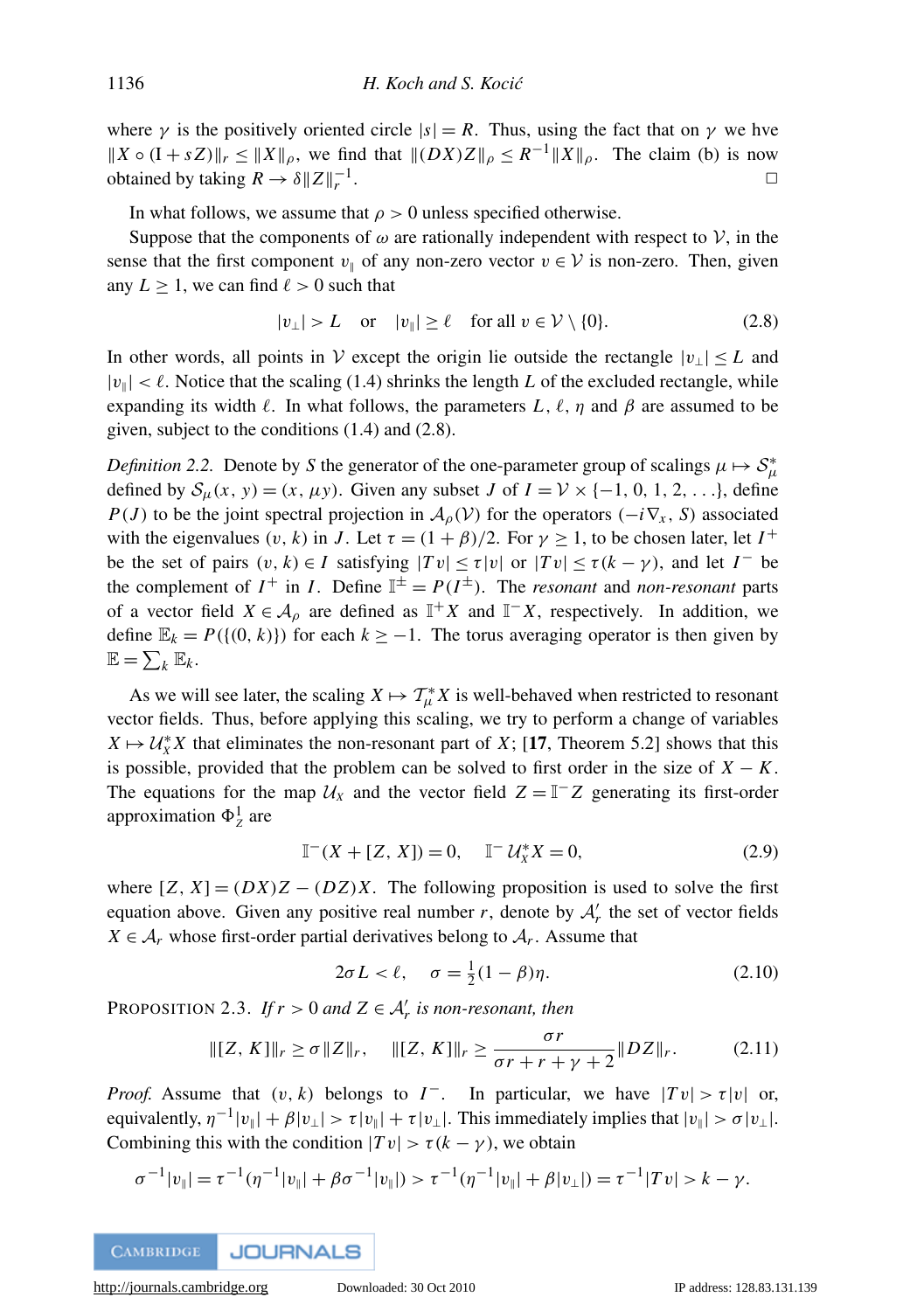The inequality  $|v_{\parallel}| > \sigma |v_{\perp}|$ , together with [\(2.8\)](#page-5-0) and [\(2.10\)](#page-5-1), also implies that  $|v_{\parallel}| > \sigma$ . These bounds show that if  $Z \in \mathbb{I}^- \mathcal{A}'_r$  and  $Y = [Z, K]$ , then  $||Z||_r \le \sigma^{-1} ||Y||_r$  and

$$
\sum_{j=2}^{d} \left\| \frac{\partial}{\partial x_j} Z \right\|_r \le \frac{1}{\sigma} \|Y\|_r, \quad \sum_{j=1}^{m} \left\| \frac{\partial}{\partial y_j} Z \right\|_r \le \frac{\gamma+2}{\sigma r} \|Y\|_r. \tag{2.12}
$$

As a result we obtain  $(2.11)$ .

Using the bounds  $(2.11)$ , we can now solve the linear (first) equation in  $(2.9)$  via Neumann series. The full (second) equation is then solved by a Nash–Moser-type iteration. The result is described in the lemma below.

Let  $\rho > 0$  be fixed once and for all. What we will call a 'universal constant' may depend on the choice of  $\varrho$  but not on any other parameter.

<span id="page-6-5"></span>LEMMA 2.4. *There exist universal constants C*<sup>1</sup> *and C*<sup>2</sup> *such that the following holds. Let*  $\rho' > 0$  and  $\rho \ge \rho' + \sigma \varrho$ . If X is any vector field in  $\mathcal{A}'_{\rho}$  that satisfies

<span id="page-6-0"></span>
$$
||X - K||_{\rho}' \le C_1(\sigma/\gamma), \quad ||T^-X||_{\rho} \le C_1(\sigma/\gamma)^2,
$$
 (2.13)

*then there exists a vector field*  $Z \in \mathbb{I}^- \mathcal{A}_{\rho}$  and a change of coordinates  $\mathcal{U}_X : D_{\rho'} \to D_{\rho'}$ solving equation [\(2.9\)](#page-5-3). The vector field  $\mathcal{U}_X^* X$  belongs to  $\mathcal{A}_{\rho'}$ , and

<span id="page-6-4"></span>
$$
||Z||_{\rho}, ||U_X - I||_{\rho'} \le C_2(\gamma/\sigma) ||\mathbb{T}^{-}X||_{\rho},
$$
  
\n
$$
||U_X^*X - X||_{\rho'} \le C_2(\rho - \rho')^{-1}(\gamma/\sigma) ||\mathbb{T}^{-}X||_{\rho},
$$
  
\n
$$
||U_X^*X - X - [Z, X]||_{\rho'} \le C_2(\rho - \rho')^{-3}(\gamma/\sigma)^3 ||\mathbb{T}^{-}X||_{\rho}^2.
$$
\n(2.14)

*The map*  $X \mapsto U_X$  *is continuous in the region defined by [\(2.13\)](#page-6-0)* and analytic in its interior.

This lemma is a special case of the normal form theorem in [[17](#page-15-4), §5]. Its assumptions are precisely the bounds [\(2.11\)](#page-5-2) and the composition estimate (c) in Proposition [2.1.](#page-4-1) By construction, the map  $X \mapsto \mathcal{U}_X^* X$  preserves certain types of vector fields (Hamiltonian, reversible, divergence free, symmetric). This is shown in [[17](#page-15-4), §5] for an application where  $\mathcal{Z} = \mathbb{Z}^d$ , but the same arguments apply here as well.

Next, we assume that the scaling parameters  $\eta$ ,  $\beta$  and  $\mu$  satisfy

<span id="page-6-2"></span>
$$
\eta < 1/2, \quad e^{-\varrho((1-\beta)/6)L} \le (4\mu)^{\gamma+1}, \quad 4\mu \le e^{-\varrho}.\tag{2.15}
$$

These bounds allow us to control the scaling of vector fields as follows.

<span id="page-6-6"></span>LEMMA 2.5. If  $\varrho(2+\beta)/3 \leq \rho' \leq \varrho$ , then  $\mathcal{T}^*_{\mu}$  defines a bounded linear operator from  $\mathbb{I}^+\mathcal{A}_{\rho'}(\mathcal{V})$  to  $\mathcal{A}_{\varrho}(T\mathcal{V})$  with the property that

<span id="page-6-1"></span>
$$
\|T_{\mu}^{*}\mathbb{E}_{k}X\|_{\varrho} \le 8\eta^{-1}(4\mu)^{k}\|\mathbb{E}_{k}X\|_{\rho'},
$$
  

$$
\|T_{\mu}^{*}\|^{+}(\mathbb{I}-\mathbb{E})X\|_{\varrho} \le 2\eta^{-1}(4e^{\varrho}\mu)^{\gamma}\|\mathbb{I}^{+}(\mathbb{I}-\mathbb{E})X\|_{\rho'}.
$$
 (2.16)

*Proof.* By our choice of norm, [\(2.1\)](#page-4-0), it suffices to verify the bounds for vector fields  $X = P(J)Y$  where  $J \subset I^+$  contains a single point, say  $J = \{(v, k)\}\$ . Let  $b = \varrho/(\rho'\beta)$ . Then it follows essentially from the definitions that

<span id="page-6-3"></span>
$$
\|T_{\mu}^* P(J)Y\|_{\varrho} \le 2\eta^{-1} e^A \|P(J)Y\|_{\rho'}, \quad A = \varrho |Tv| - \rho'|v| + k \ln(b\mu). \tag{2.17}
$$

Setting  $v = 0$  and using the fact that  $1 < b < 4$  yields the first bound in [\(2.16\)](#page-6-1).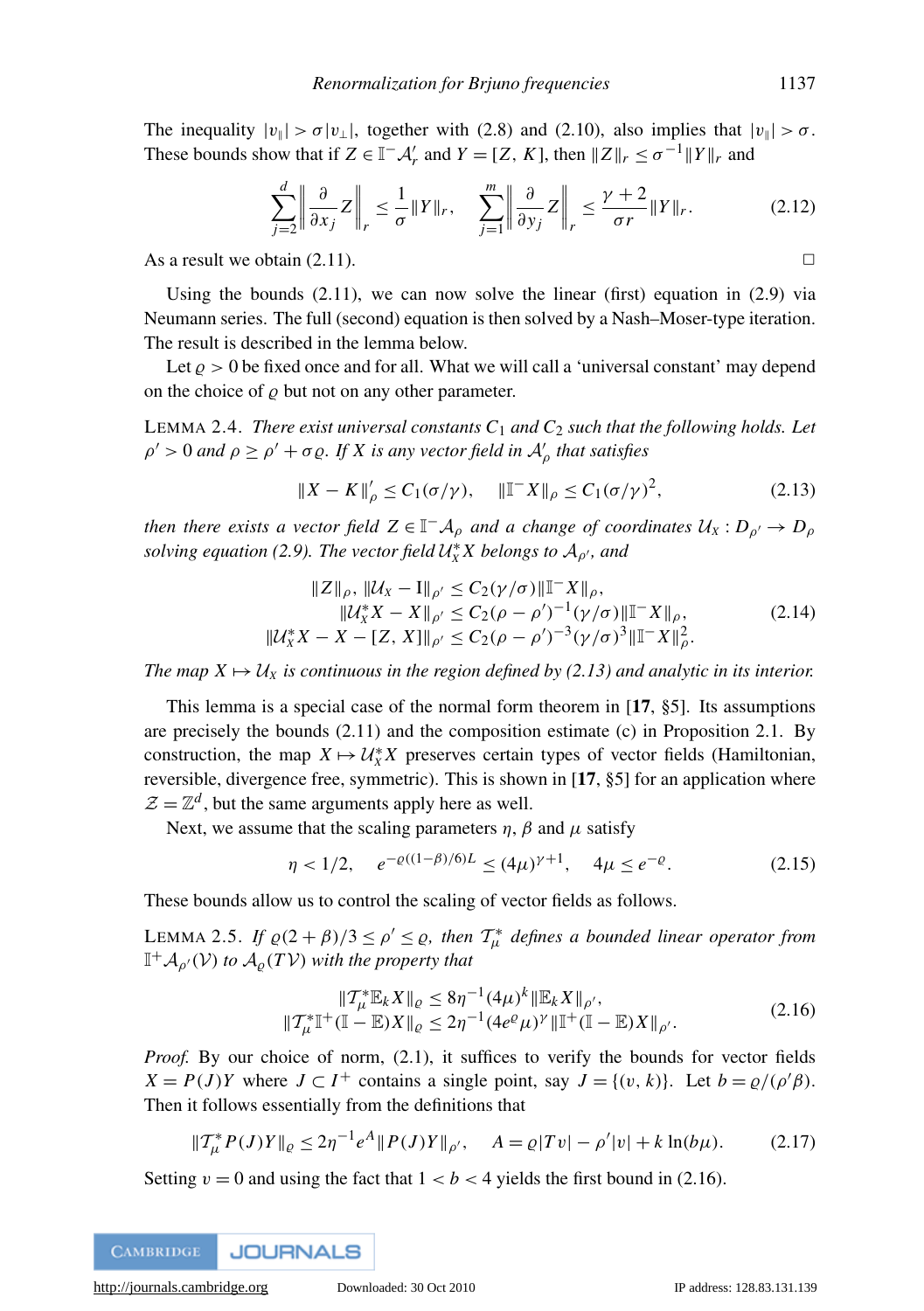In order to prove the second bound, assume that  $(v, k)$  belongs to  $I^+$  and that  $v \neq 0$ . Consider first the case  $|Tv| \leq \tau |v|$ , which leads to  $|v_{\parallel}| < 2\sigma |v_{\perp}|$  if we use the fact that  $\eta \tau < 1/2$ . This inequality excludes frequencies v that satisfy  $|v_\perp| \le L$  and  $|v_\parallel| \ge \ell$ , owing to the condition [\(2.10\)](#page-5-1). Thus, we must have  $|v_{\perp}| > L$  by condition [\(2.8\)](#page-5-0). Consequently,

$$
A \le -\varrho \left(\frac{\rho'}{\varrho} - \tau\right) |v| + k \ln(b\mu) \le -\varrho \frac{1-\beta}{6} L + k \ln(b\mu),\tag{2.18}
$$

and the second bound in [\(2.16\)](#page-6-1) follows from using [\(2.15\)](#page-6-2).

Next, consider the case  $|Tv| < \tau (k - \gamma)$ . Notice that  $k > \gamma$  here, since v is non-zero. By using the bound  $A \le \varrho (k - \gamma) + k \ln(b\mu)$  together with [\(2.17\)](#page-6-3), we obtain

$$
\|T_{\mu}^* P(J)Y\|_{\varrho} \leq 2\eta^{-1} (be^{\varrho} \mu)^k \|P(J)Y\|_{\rho'}.
$$

This again implies the second bound in  $(2.16)$ .  $\Box$ 

Upon combining the preceding two lemmas, we obtain the following theorem. Notice that, by property [\(2.14\)](#page-6-4), the restriction of R to the subspace  $\mathbb{P}A_0(\mathcal{V})$  defines a linear operator from  $\mathbb{P}_{A_{\rho}}(\mathcal{V})$  to  $\mathbb{P}_{A_{\rho}}(T\mathcal{V})$ . This operator will be denoted by  $\mathcal{L}$ .

<span id="page-7-4"></span>THEOREM 2.6. *There exist universal constants C*, *R* > 0 *such that the following holds under the given assumptions on L,*  $\ell$ *,*  $\eta$ *,*  $\beta$ *,*  $\gamma$  *<i>and*  $\mu$ *. Let B be the open ball in*  $\mathcal{A}_{\rho}(\mathcal{V})$  *of radius*  $R(\sigma/\gamma)^2$ , centered at K. Then R is a bounded analytic map from B to  $\mathcal{A}_{\varrho}(T\mathcal{V})$ that satisfies  $\|\mathcal{L}^{-1}\| \leq 1$  and

<span id="page-7-0"></span>
$$
\|(\mathbb{I} - \mathbb{E})\mathcal{R}(X)\|_{\varrho} \leq \eta^{-2} (1 - \beta)^{-1} (\gamma/\sigma) (C\mu)^{\gamma} \|(\mathbb{I} - \mathbb{E})X\|_{\varrho},
$$
  
 
$$
\|(\mathbb{I} - \mathbb{P})\mathcal{R}(X)\|_{\varrho} \leq C\eta^{-2} (1 - \beta)^{-1} (\gamma/\sigma) \mu \|(\mathbb{I} - \mathbb{P})X\|_{\varrho},
$$
  
 
$$
\|\mathbb{E}\mathcal{R}(X) - \mathcal{R}(\mathbb{E}X)\|_{\varrho} \leq C\eta^{-2} (1 - \beta)^{-3} (\gamma/\sigma)^{3} \mu^{-1} \|(\mathbb{I} - \mathbb{E})X\|_{\varrho}^{2}.
$$
 (2.19)

*Proof.* Let  $\rho = \rho - \rho (1 - \beta)/12$  and  $\rho' = \rho - \rho (1 - \beta)/4$ . Then there exists a universal constant  $R > 0$  such that the conditions [\(2.13\)](#page-6-0) in Lemma [2.4](#page-6-5) hold whenever *X* belongs to the domain *B* defined by  $||X - K||_{\varrho} < R(\sigma/\gamma)^2$ . Here, we have used the fact that  $\sigma$  <  $(1 - \beta)/4$ . By Lemma [2.5,](#page-6-6) we have

$$
\begin{aligned} \|\left(\mathbb{I} - \mathbb{E}\right) \mathcal{R}(X)\|_{\varrho} &= \eta^{-1} \|\mathcal{T}_{\mu}^* (\mathbb{I} - \mathbb{E}) \mathcal{U}_X^* X\|_{\varrho} \\ &\le 2\eta^{-2} (4e^{\rho} \mu)^{\gamma} [\|\left(\mathbb{I} - \mathbb{E}\right) X\|_{\rho'} + \|\mathcal{U}_X^* X - X\|_{\rho'}]. \end{aligned} \tag{2.20}
$$

Using the bound in [\(2.14\)](#page-6-4) on the norm of  $\mathcal{U}_X^* X - X$  together with the fact that  $\mathbb{I}^- \mathbb{E} = 0$ , we obtain the first inequality in [\(2.19\)](#page-7-0). Similarly, Lemma [2.5](#page-6-6) implies that

<span id="page-7-2"></span><span id="page-7-1"></span>
$$
\|\mathbb{E}_k \mathcal{R}(X)\|_{\varrho} \le C_1 \eta^{-2} \mu[\|\mathbb{E}_k X\|_{\rho'} + \|\mathbb{E}_k (U_X^* X - X)\|_{\rho'}] \tag{2.21}
$$

for all  $k \ge 1$ . Here, and in what follows,  $C_1, C_2, \ldots$  denote positive universal constants. Summing over  $k \ge 1$  to get a bound on  $\|(\mathbb{E} - \mathbb{P})\mathcal{R}(X)\|_{\rho}$ , and then adding [\(2.20\)](#page-7-1), yields a bound analogous to [\(2.21\)](#page-7-2) but with  $\mathbb{E}_k$  replaced by  $\mathbb{I} - \mathbb{P}$ . Using again the bound in [\(2.14\)](#page-6-4) on  $\mathcal{U}_X^* X - X$  and the fact that  $\mathbb{I}^- \mathbb{P} = 0$ , we obtain the second inequality in [\(2.19\)](#page-7-0).

By Lemma [2.5,](#page-6-6) we also have a bound

<span id="page-7-3"></span>
$$
\|\mathbb{E}\mathcal{R}(X) - \mathcal{R}(\mathbb{E}X)\|_{\varrho} = \eta^{-1} \|\mathcal{T}_{\mu}^*\mathbb{E}(\mathcal{U}_X^*X - X)\|_{\varrho} \leq 2\eta^{-2}\mu^{-1} \|\mathbb{E}(\mathcal{U}_X^*X - X)\|_{\rho'}.
$$
\n(2.22)

Using Lemma [2.4,](#page-6-5) the norm on the right-hand side of [\(2.22\)](#page-7-3) can be estimated as follows:

$$
\|\mathbb{E}(\mathcal{U}_X^* X - X)\|_{\rho'} \le C_2 (1 - \beta)^{-3} (\gamma / \sigma)^3 \|\|\mathbb{I} - \mathbb{E}X\|_{\rho}^2 + \|\mathbb{E}[Z, X]\|_{\rho'},\tag{2.23}
$$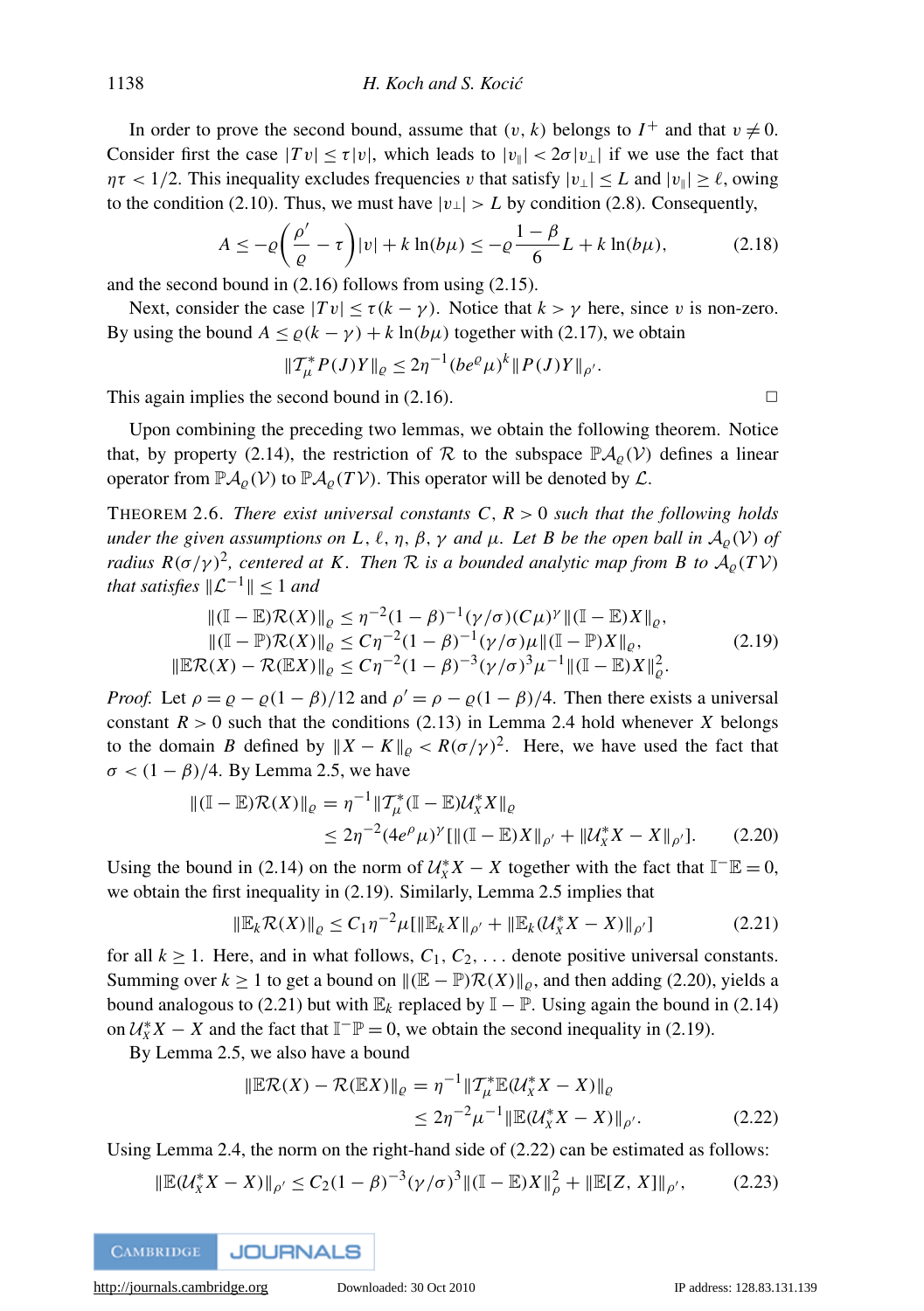where  $Z = \mathbb{I}^{-}Z$  is the vector field described in Lemma [2.4.](#page-6-5) Since  $\mathbb{E}Z = 0$ , we have  $\mathbb{E}[Z, \mathbb{E}X] = 0$ . As a result,

$$
\|\mathbb{E}[Z, X]\|_{\rho'} = \|\mathbb{E}[Z, (\mathbb{I} - \mathbb{E})X]\|_{\rho'} \le C_3 (1 - \beta)^{-1} \|Z\|_{\rho} \|(\mathbb{I} - \mathbb{E})X\|_{\rho} \le C_4 (1 - \beta)^{-1} (\gamma/\sigma) \|(\mathbb{I} - \mathbb{E})X\|_{\rho}^2.
$$
\n(2.24)

Here, we have used Proposition [2.1](#page-4-1) and the bound on  $\|Z\|_{\rho}$  from Lemma [2.4.](#page-6-5) Combining the last three equations yields the third inequality in [\(2.19\)](#page-7-0).

In order to bound the inverse of  $\mathcal{L}$ , let *Y* be a vector field in  $\mathbb{P}\mathcal{A}_{\rho}$ . Then *Y* can be written as  $Y(x, y) = (w, My + v)$ , and the last inequality in [\(2.19\)](#page-7-0) now follows from the fact that

$$
(\mathcal{L}^{-1}Y)(x, y) = \eta(Tw, My + \mu v). \tag{2.25}
$$

Here we have used  $T' = I$ , except (optionally) for the renormalization of purely Hamiltonian vector fields, where *M* and *v* are zero.  $\Box$ 

### <span id="page-8-0"></span>3. *Iterated RG transformations*

Now let  $V_0$  be a simple lattice in  $\mathbb{R}^d$  such that the Brjuno condition [\(1.1\)](#page-1-2) holds if the frequencies  $\nu$  are chosen from  $V_0$ . Using the same set of frequencies, define

<span id="page-8-1"></span>
$$
a_n = \sum_{k=n}^{\infty} 2^{n-k} [2^{-k-\kappa} \ln(1/\Omega'_{k+\kappa}) + (k+\kappa')^{-2}], \quad \Omega'_n = \min_{0 < |\nu_{\perp}| < 2^n} |\nu_{\parallel}|,\tag{3.1}
$$

for all positive integers *n*. Here  $\kappa$ ,  $\kappa' > 2$  are two integer constants to be determined later. The Brjuno condition  $(1.1)$  is then equivalent to the condition that the resulting sequence  ${a_n}$  is summable. We remark that the weighted sum has been included in [\(3.1\)](#page-8-1) to limit the local growth of the sequence  $\{a_n\}$ , and the term  $(k + \kappa')^{-2}$  has been included to avoid sequences  $\{a_n\}$  that decrease too rapidly. This allows for a more uniform treatment of all Brjuno vectors.

Define  $\lambda_0 = 1$  and

<span id="page-8-2"></span>
$$
\lambda_n = 2^{-n-\kappa} e^{-2^{n+\kappa} a_n}, \quad \eta_n = \frac{\lambda_n}{\lambda_{n-1}}, \quad A_n = \sum_{k=n}^{\infty} a_k, \quad \beta_n = \frac{A_{n+1}}{A_n},
$$
\n(3.2)

for all positive integers *n*. Consider the corresponding scaling transformations

$$
P_n(x) = \lambda_n^{-1} x_{\parallel} + A_1^{-1} A_{n+1} x_{\perp}, \quad T_n(x) = \eta_n^{-1} x_{\parallel} + \beta_n x_{\perp}.
$$
 (3.3)

Notice that  $P_n = T_1 T_2 \cdots T_n$  by [\(3.2\)](#page-8-2). These quantities will now be used to define the *n*th-step RG transformation  $\mathcal{R} = \mathcal{R}_n$ . To this end, we need to verify the assumptions made in [§2.](#page-3-0) Clearly,  $\beta = \beta_n$  is positive and less than one, since  $n \mapsto A_n$  is a decreasing sequence; and the condition on  $\eta = \eta_n$  in [\(2.15\)](#page-6-2) follows from the fact that  $a_n > a_{n-1}/2$  for  $n > 1$  and that  $\lambda_1$  < 1/2.

The geometric data  $V$ , L and  $\ell$  used in step *n* are

$$
\mathcal{V}_{n-1} = P_{n-1} \mathcal{V}_0, \quad L_{n-1} = A_1^{-1} A_n 2^{n+\kappa}, \quad \ell_{n-1} = 2^{n+\kappa} \eta_n. \tag{3.4}
$$

These definitions immediately imply [\(2.10\)](#page-5-1). The following proposition shows that the condition [\(2.8\)](#page-5-0) holds for all  $v \in V$ .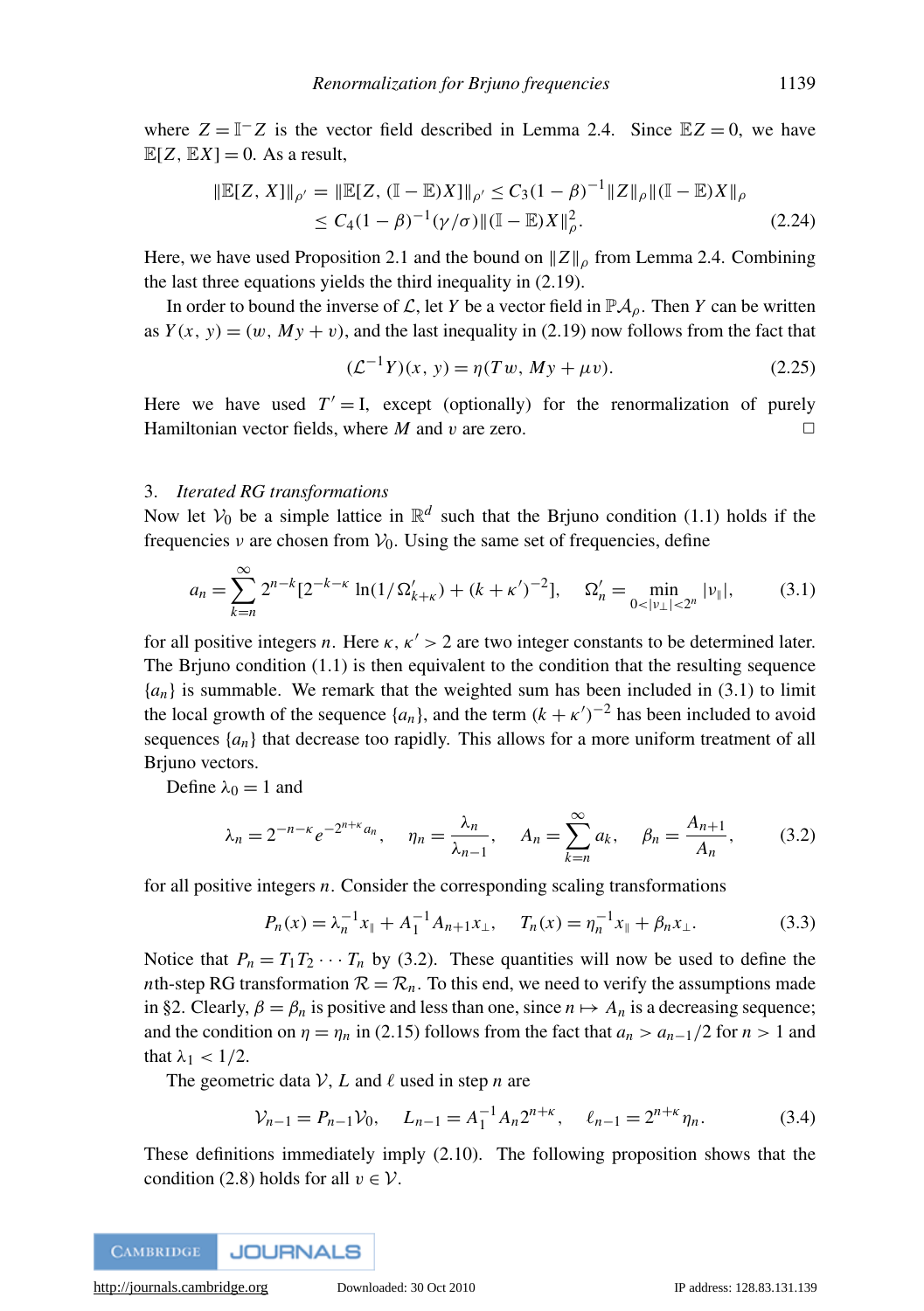PROPOSITION 3.1. *If*  $v \in V_{n-1}$  *is non-zero, then either*  $|v_{\parallel}| \ge \ell_{n-1}$  *or*  $|v_{\perp}| > L_{n-1}$ *.* 

*Proof.* Assume that  $v \in V_{n-1}$  satisfies  $0 < |v_\perp| \le L_{n-1}$ . Then the corresponding lattice point  $\nu = P_{n-1}^{-1} \nu$  in  $V_0$  satisfies  $|\nu_{\perp}| \leq A_1 A_n^{-1} L_{n-1} = 2^{n+\kappa}$ , and thus  $|\nu_{\parallel}| \geq \Omega'_{n+\kappa}$  by [\(3.1\)](#page-8-1). Since we have  $\lambda_n < 2^{-n-k} \Omega'_{n+k}$ , this yields

$$
|v_{\parallel}| = \lambda_{n-1}^{-1} |v_{\parallel}| \ge \eta_n \lambda_n^{-1} \Omega'_{n+\kappa} > \eta_n 2^{n+\kappa} = \ell_{n-1},
$$
\n(3.5)

as claimed.  $\Box$ 

The second condition in [\(2.15\)](#page-6-2) is satisfied simply by choosing  $\mu = \mu_n$ , where

$$
\mu_k = \exp\left\{-\frac{\varrho}{6} \cdot \frac{1 - \beta_k}{\gamma + 1} L_{k-1}\right\} = \exp\left\{-\frac{\varrho}{6(\gamma + 1)A_1} \cdot 2^{k + \kappa} a_k\right\}, \quad k \ge 1.
$$
 (3.6)

Finally, the third inequality in [\(2.15\)](#page-6-2) is taken care of by choosing  $\kappa'$  and  $\kappa$  sufficiently large, as the following proposition shows.

<span id="page-9-2"></span>PROPOSITION 3.2. *For all*  $k \ge 1$ ,  $\mu_{k+1} < \mu_k < \mu_{k+1}^{1/4}$ . *Furthermore, given*  $\gamma \ge 1$  *and*  $C, N > 0$ , if  $\kappa'$  and then  $\kappa$  are chosen sufficiently large, then for all  $k \geq 1$  we have

<span id="page-9-0"></span>
$$
\mu_k \le Ce^{-N2^{k+\kappa}a_k}, \quad \mu_k \le C\eta_k^N, \quad \mu_k \le C(1-\beta_k)^N. \tag{3.7}
$$

*Proof.* The inequality  $\mu_{k+1} < \mu_k < \mu_{k+1}^{1/4}$  follows from the fact that  $a_{k+1}/2 < a_k < 2a_{k+1}$ . Let  $c = \frac{\rho}{(6(\gamma + 1))}$ . By choosing  $\kappa$  and  $\kappa'$  sufficiently large, we have  $c/A_1 \geq 2N$ . Keeping  $\kappa'$  fixed and increasing  $\kappa$  further, if necessary, we obtain the first two bounds in [\(3.7\)](#page-9-0) by using the fact that  $2^{k+\kappa} a_k \ge 2^{k+\kappa} (k+\kappa')^{-1} \ge c' 2^{\kappa} k$  for some constant  $c' > 0$ . The same inequality, together with  $1 - \beta_k = a_k/A_k > (k + \kappa')^{-2}2N/c$ , implies the third bound in  $(3.7)$ .

Having verified all of the assumptions made in [§2,](#page-3-0) we can now apply Theorem [2.6](#page-7-4) to the *n*th-step RG transformation  $\mathcal{R}_n$  defined by the parameters introduced above. Denote by  $\mathcal{L}_n$  the corresponding linear operator from  $\mathbb{P}\mathcal{A}_{\rho}(\mathcal{V}_{n-1})$  to  $\mathbb{P}\mathcal{A}_{\rho}(\mathcal{V}_n)$ .

Define  $A_{\rho,k} = A_{\rho}(\mathcal{V}_k)$ , for all non-negative integers *k*. To simplify notation, the norm in  $A_{o,k}$  and the projections  $\mathbb E$  and  $\mathbb P$  on this space will not be given indices. From Theorem [2.6](#page-7-4) we immediately obtain the following result.

<span id="page-9-1"></span>THEOREM 3.3. Let  $\gamma \geq 1$ . There exist constants r,  $C > 0$  such that the following holds *for every positive integer n. Let*  $B_{n-1}$  *be the open ball in*  $A_{\varrho,n-1}$  *of radius r* $\sigma_n^2$ *, centered at K*, where  $\sigma_n = \frac{1}{2}(1 - \beta_n)\eta_n$ . Then  $\mathcal{R}_n$  is a bounded analytic map from  $B_{n-1}$  to  $\mathcal{A}_{\varrho,n}$ *that satisfies*  $\|\mathcal{L}_n^{-1}\| \leq 1$  *and* 

$$
\|(\mathbb{I} - \mathbb{E})\mathcal{R}_n(X)\|_{\varrho} \le C\sigma_n^{-3} \mu_n^{\gamma} \|(\mathbb{I} - \mathbb{E})X\|_{\varrho},
$$
  
 
$$
\|(\mathbb{I} - \mathbb{P})\mathcal{R}_n(X)\|_{\varrho} \le C\sigma_n^{-3} \mu_n \|(\mathbb{I} - \mathbb{P})X\|_{\varrho},
$$
  
 
$$
\|\mathbb{E}\mathcal{R}_n(X) - \mathcal{R}_n(\mathbb{E}X)\|_{\varrho} \le C\sigma_n^{-6} \mu_n^{-1} \|(\mathbb{I} - \mathbb{E})X\|_{\varrho}^2.
$$
 (3.8)

In what follows, a domain  $\mathcal{D}_{n-1}$  for  $\mathcal{R}_n$  is a subset of the ball  $B_{n-1}$  described in Theorem [3.3](#page-9-1) which is open in  $\mathcal{A}_{\varrho,n-1}$  and contains the vector field *K*. Given a domain  $\mathcal{D}_{n-1}$  for each  $\mathcal{R}_n$ , the domain  $\mathcal{D}_n$  of the combined RG transformation  $\mathcal{R}_{n+1} = \mathcal{R}_{n+1} \circ$  $\mathcal{R}_n \circ \dots \circ \mathcal{R}_1$  is defined recursively as the set of all vector fields in the domain of  $\mathcal{R}_n$  that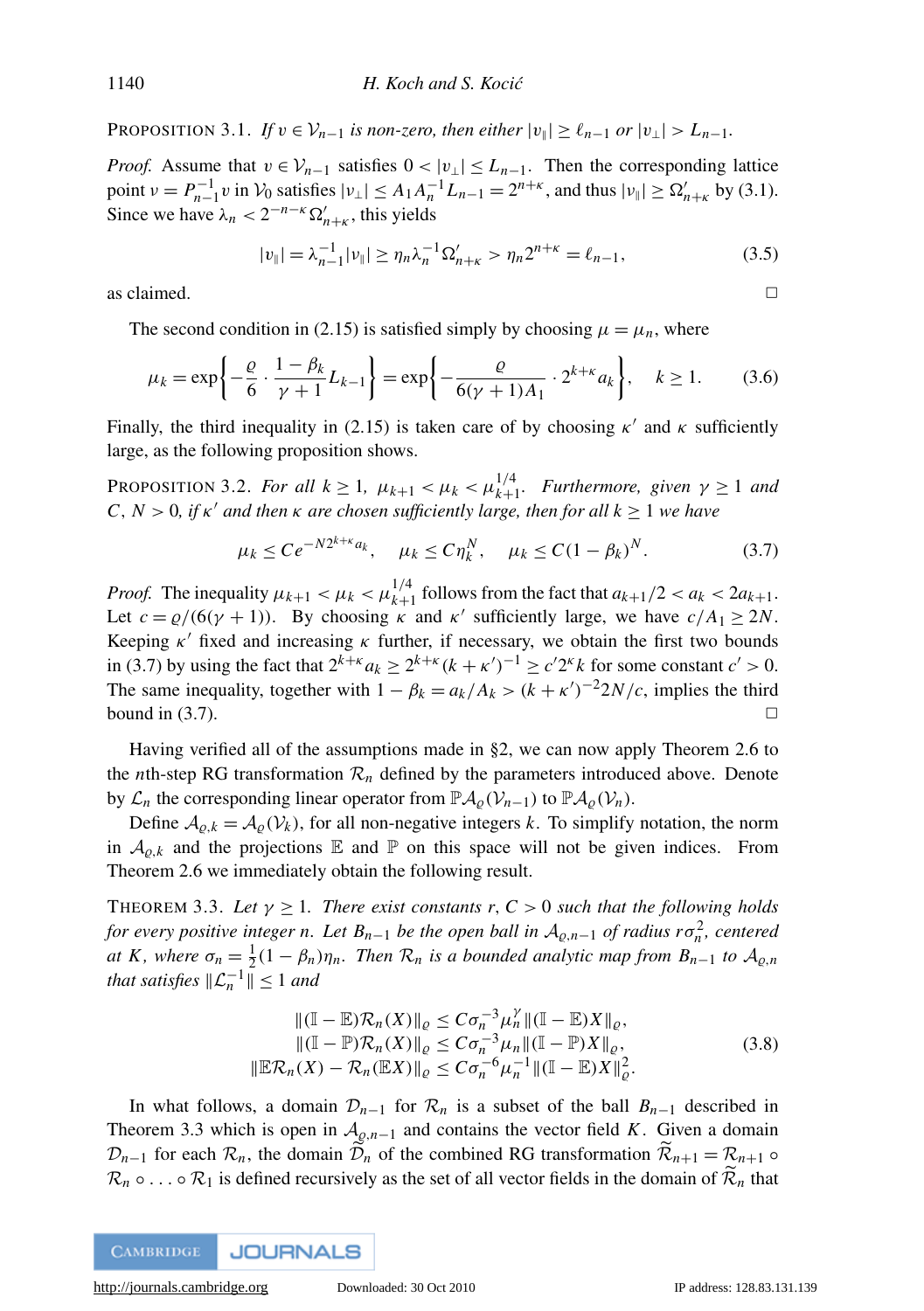are mapped under  $\widetilde{\mathcal{R}}_n$  into the domain  $\mathcal{D}_n$  of  $\mathcal{R}_{n+1}$ . By Theorem [3.3,](#page-9-1) these domains are open and non-empty, and the transformations  $\mathcal{R}_n$  are analytic.

To prove the following result, we apply the stable manifold theorem for sequences of mappings, as given in [[17](#page-15-4), §6].

<span id="page-10-0"></span>THEOREM 3.4. Let  $\gamma \geq 4$ . If  $\kappa'$  and then  $\kappa$  are chosen sufficiently large, then there exist a *sequence of domains*  $\mathcal{D}_0, \mathcal{D}_1, \ldots$  *for the RG transformations*  $\mathcal{R}_1, \mathcal{R}_2, \ldots$  *such that the set*  $W = \bigcap_n \widetilde{D}_n$  *is the graph of an analytic function*  $W : (\mathbb{I} - \mathbb{P})\mathcal{D}_0 \to \mathbb{P}\mathcal{D}_0$  *satisfying*  $W(0) = K$  *and*  $DW(0) = 0$ *. For every*  $X \in \mathcal{W}$ *, if*  $n \ge 1$  *and*  $\psi_n = \mu_1 \mu_2 \cdots \mu_n$ *, then* 

$$
\begin{aligned}\n\|\widetilde{\mathcal{R}}_n(X) - K_n\|_{\varrho} &\leq \psi_n^{1/2} \|(I - \mathbb{P})X\|_{\varrho}, \\
\|\mathbb{P}[\widetilde{\mathcal{R}}_n(X) - K_n]\|_{\varrho} &\leq \psi_n \|(I - \mathbb{P})X\|_{\varrho}^2, \\
\|(I - \mathbb{E})\widetilde{\mathcal{R}}_n(X)\|_{\varrho} &\leq \psi_n^{\gamma - 1/2} \|(I - \mathbb{E})X\|_{\varrho}.\n\end{aligned} \tag{3.9}
$$

*Proof.* We start by rescaling the transformations  $\mathcal{R}_n$ . Let  $r_n = r_{n-1} \sigma_{n+1}^2$  for every positive integer *n*, with  $r_0 > 0$  smaller than half the constant *r* from Theorem [3.3.](#page-9-1)

Consider the transformations  $R_1, R_2, \ldots$  given by the equation

$$
R_n(Z) = r_n^{-1} [\mathcal{R}_n(K + r_{n-1}Z) - K], \quad n = 1, 2, \dots
$$
 (3.10)

The restriction  $R_n$ <sup>p</sup> defines a linear map from  $\mathbb{P} A_{\rho,n-1}$  to  $\mathbb{P} A_{\rho,n}$ , which will be denoted by  $L_n$ . By Theorem [3.3,](#page-9-1)  $R_n$  is analytic and bounded on the ball  $||Z||_o < 2$ , and it satisfies

$$
\|(\mathbb{I} - \mathbb{E})R_n(Z)\|_{\varrho} \le \varepsilon_n \|(1 - \mathbb{E})Z\|_{\varrho},
$$
  
 
$$
\|(1 - \mathbb{P})R_n(Z)\|_{\varrho} \le \vartheta_n \|(1 - \mathbb{P})Z\|_{\varrho},
$$
  
 
$$
\|\mathbb{P}R_n(Z) - R'_n(\mathbb{P}Z)\|_{\varrho} \le \varphi_n \|(1 - \mathbb{E})Z\|_{\varrho}^2,
$$
 (3.11)

where

$$
\varepsilon_n = C\sigma_n^{-3}\sigma_{n+1}^{-2}\mu_n^{\gamma}, \quad \vartheta_n = C\sigma_n^{-3}\sigma_{n+1}^{-2}\mu_n, \quad \varphi_n = C\sigma_n^{-6}\sigma_{n+1}^{-2}\mu_n^{-1}.
$$
 (3.12)

Here,  $C > 1$  is a constant that may depend on  $\gamma$  but not on any other RG parameters. In addition, we have  $||L_n^{-1}|| < 1/4$ . We will restrict  $R_n$  to the domain  $D_{n-1} \subset A_{\varrho,n-1}$  defined by

$$
\|\mathbb{P}Z\|_{\varrho} < 1, \quad \|\left(\mathbb{I} - \mathbb{P}\right)Z\|_{\varrho} < 1, \quad \|\left(\mathbb{I} - \mathbb{E}\right)Z\|_{\varrho} < \delta_{n-1}, \tag{3.13}
$$

where  $\delta_{n-1} = (\6phi_n)^{-1}$ . By Proposition [3.2,](#page-9-2) if  $\kappa'$  and  $\kappa$  are chosen sufficiently large, then  $C\sigma_n^{-3}\sigma_{n+1}^{-2}\mu_n^{1/2} \le 1/6$  and  $C\mu_n^{\gamma-3} \le \sigma_{n+1}^6\sigma_{n+2}^2$  for all positive integers *n*. These inequalities imply that

$$
\varepsilon_n \le \mu_n^{\gamma - 1/2} / 6, \quad \vartheta_n \le \mu_n^{1/2} / 4, \quad \varepsilon_n \delta_{n-1} \le \delta_n,
$$
\n(3.14)

for all  $n \ge 1$ . The hypotheses of [[17](#page-15-4), Theorem 6.1] are now verified, with  $\vartheta = 1/4$ , and the conclusions of this theorem imply the statements in Theorem [3.4.](#page-10-0)  $\Box$ 

We note that the 'min' in  $(3.1)$  could be replaced by 'a lower bound', as long as  $n \mapsto \Omega'_n$  is a non-increasing sequence of positive real numbers that converges to zero and the corresponding numbers  $a_n$  are summable. Our estimates are then uniform in the class  $\mathcal{B}(\Omega')$  of vectors  $\omega \in \mathbb{R}^d$  that admit the same sequence  $n \mapsto \Omega'_n$  of lower bounds.

**JOURNALS CAMBRIDGE**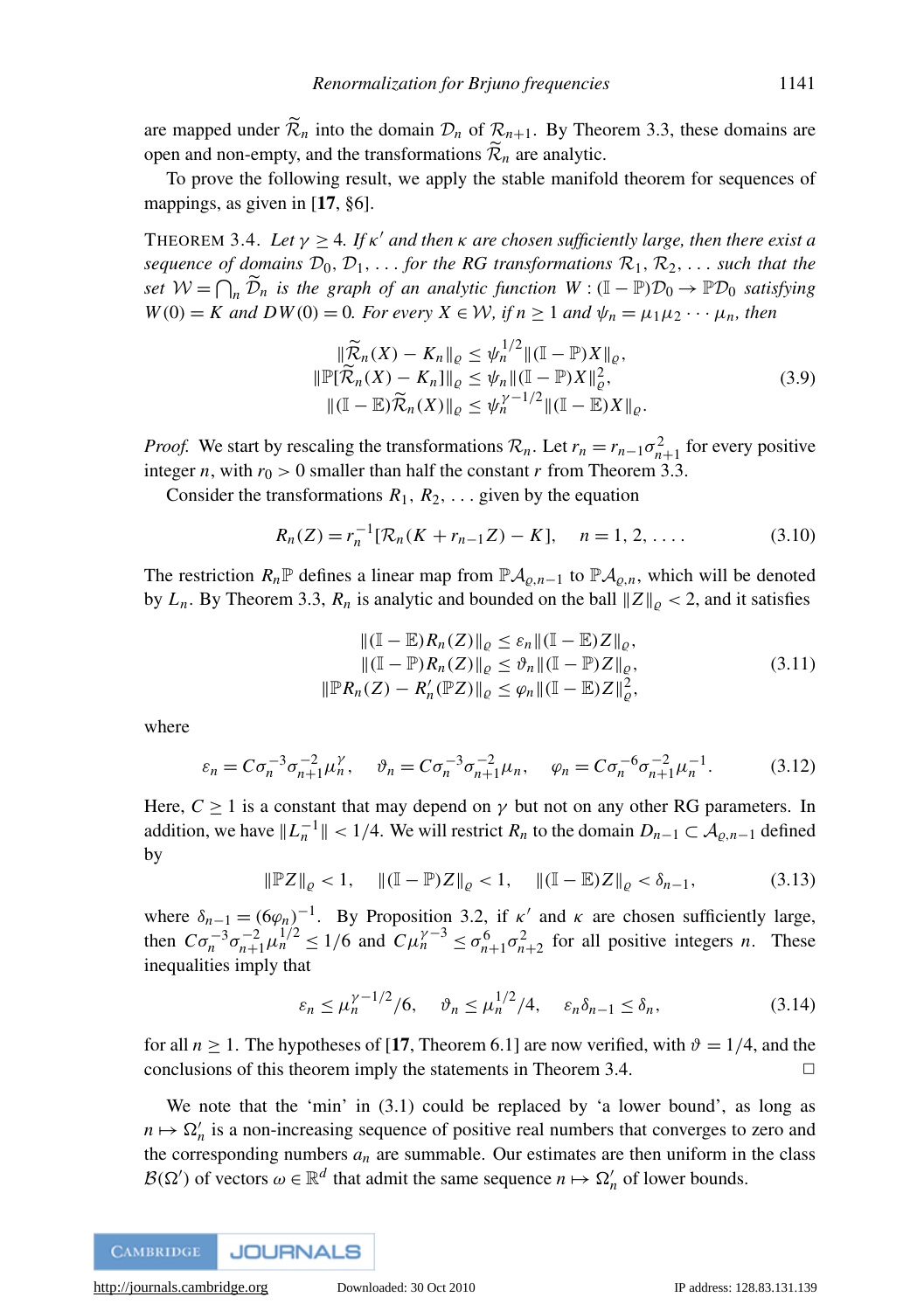<span id="page-11-0"></span>4. *Invariant tori*

Our construction of invariant tori follows closely the ideas used in [[9,](#page-14-6) [11,](#page-14-2) [14,](#page-15-9) [17](#page-15-4)].

Consider the RG transformation  $R$  defined in [§2](#page-3-0) and a vector field  $X$  in the domain of R. For any map *F* from  $D_0$  into the domain of  $\Lambda_X = U_X \circ T_\mu$ , define

<span id="page-11-4"></span>
$$
\mathcal{M}_X(F) = \Lambda_X \circ F \circ \mathcal{T}_\mu^{-1}.
$$
\n(4.1)

Formally, if  $\widetilde{\Gamma}$  is an invariant torus for  $\mathcal{R}(X)$ , then  $\Gamma = \mathcal{M}_X(\widetilde{\Gamma})$  is an invariant torus for X. This can be seen easily from the identity  $\Lambda_X \circ \Phi_{\mathcal{R}(X)}^{nt} = \Phi_X^t \circ \Lambda_X$ . In order to make such identities more precise, we estimate the difference between the flow for *X* and the flow for the constant vector field  $K = (\omega, 0)$ .

<span id="page-11-1"></span>PROPOSITION 4.1. Let  $\tau$  *be a positive real number and X a vector field in*  $A_{\varrho}$  *such that*  $\tau$ <sup>*K*</sup>  $K$  *k*<sub> $\varphi$ </sub> < *r* <  $\varrho$ *. Then for all times t in the interval*  $[-\tau, \tau]$ *,* 

$$
\|\Phi_X^t - \Phi_K^t\|_{\varrho - r} \le \|t(X - K)\|_{\varrho}.
$$
\n(4.2)

The proof of this proposition follows standard arguments, using the contraction mapping principle applied to the integral equation

$$
Y(t_2) = Y(t_1) + \int_{t_1}^{t_2} [(X - K) \circ \Phi_K^t] \circ [I + Y(t)] dt
$$
 (4.3)

for the difference  $Y(t) = \Phi_X^t - \Phi_K^t$ . Notice that  $\Phi_K^t$  is an isometry; the domain loss in Proposition [4.1](#page-11-1) comes from the composition with  $I + Y(t)$ , by using Proposition [2.1\(](#page-4-1)c).

Consider now a fixed but arbitrary vector field  $X$  on the stable manifold  $W$  described in Theorem [3.4.](#page-10-0) Let  $X_0 = X$  and  $X_n = \mathcal{R}_n(X_{n-1})$  for  $n \ge 1$ . In order to simplify notation, we will write  $\mathcal{U}_k$  and  $\mathcal{M}_{k+1}$  in place of  $\mathcal{U}_{X_k}$  and  $\mathcal{M}_{X_k}$ , respectively. Our goal is to construct an appropriate sequence of functions  $\Gamma_k \in A_0(\mathcal{V}_k)$  satisfying

<span id="page-11-3"></span>
$$
\Gamma_{n-1} = \mathcal{M}_n(\Gamma_n) = \Lambda_n \circ \Gamma_n \circ \mathcal{T}_{\mu_n}^{-1}, \quad \Lambda_n = \mathcal{U}_{n-1} \circ \mathcal{T}_{\mu_n}, \tag{4.4}
$$

for all  $n > 0$ . Then we will show that  $\Gamma_0$  is an invariant torus for  $X_0$ .

For every  $n \geq 0$ , define  $\mathcal{B}_n$  to be the vector space  $\mathcal{A}_0(\mathcal{V}_n)$  equipped with the norm

$$
||f||'_{n} = r_{n}^{-1} ||f||_{0} = r_{n}^{-1} \sum_{v \in \mathcal{V}_{n}} ||f_{v}||, \quad r_{n} = \psi_{n}^{1/3}, \tag{4.5}
$$

where  $\psi_0 = 1$ . Denote by  $B_n$  the unit ball in  $\mathcal{B}_n$ , centered at the identity function I.

<span id="page-11-5"></span>PROPOSITION 4.2. Let  $\gamma \geq 5$ . If  $\kappa'$  and then  $\kappa$  are chosen sufficiently large, then there *exists an open neighborhood B of K in*  $A_0$  *such that for every X*  $\in \mathcal{W} \cap B$  *and every n*  $\geq 1$ *, the map*  $\mathcal{M}_n$  *is well-defined and analytic as a function from*  $B_n$  *to*  $\mathcal{B}_{n-1}$ *. Furthermore,*  $\mathcal{M}_n$ *takes values in*  $B_{n-1}/2$ *, and*  $||D\mathcal{M}_n(F)|| \leq \mu_n^{1/4}$  *for all*  $F \in B_n$ *.* 

*Proof.* Clearly,  $\mathcal{M}_n$  is well-defined in some open neighborhood of I in  $\mathcal{B}_n$ , and

<span id="page-11-2"></span>
$$
\mathcal{M}_n(F) = I + g + (\mathcal{U}_{n-1} - I) \circ (I + g), \quad g = \mathcal{T}_{\mu_n} \circ f \circ \mathcal{T}_{\mu_n}^{-1}, \tag{4.6}
$$

where  $f = F - I$ . To estimate  $U_{n-1} - I$  we can apply Lemma [2.4,](#page-6-5) with  $\rho'$  equal to  $\rho - \rho (1 - \beta_n)/3$ , as in the proof of Theorem [2.6.](#page-7-4) We will use Proposition [3.2](#page-9-2) and assume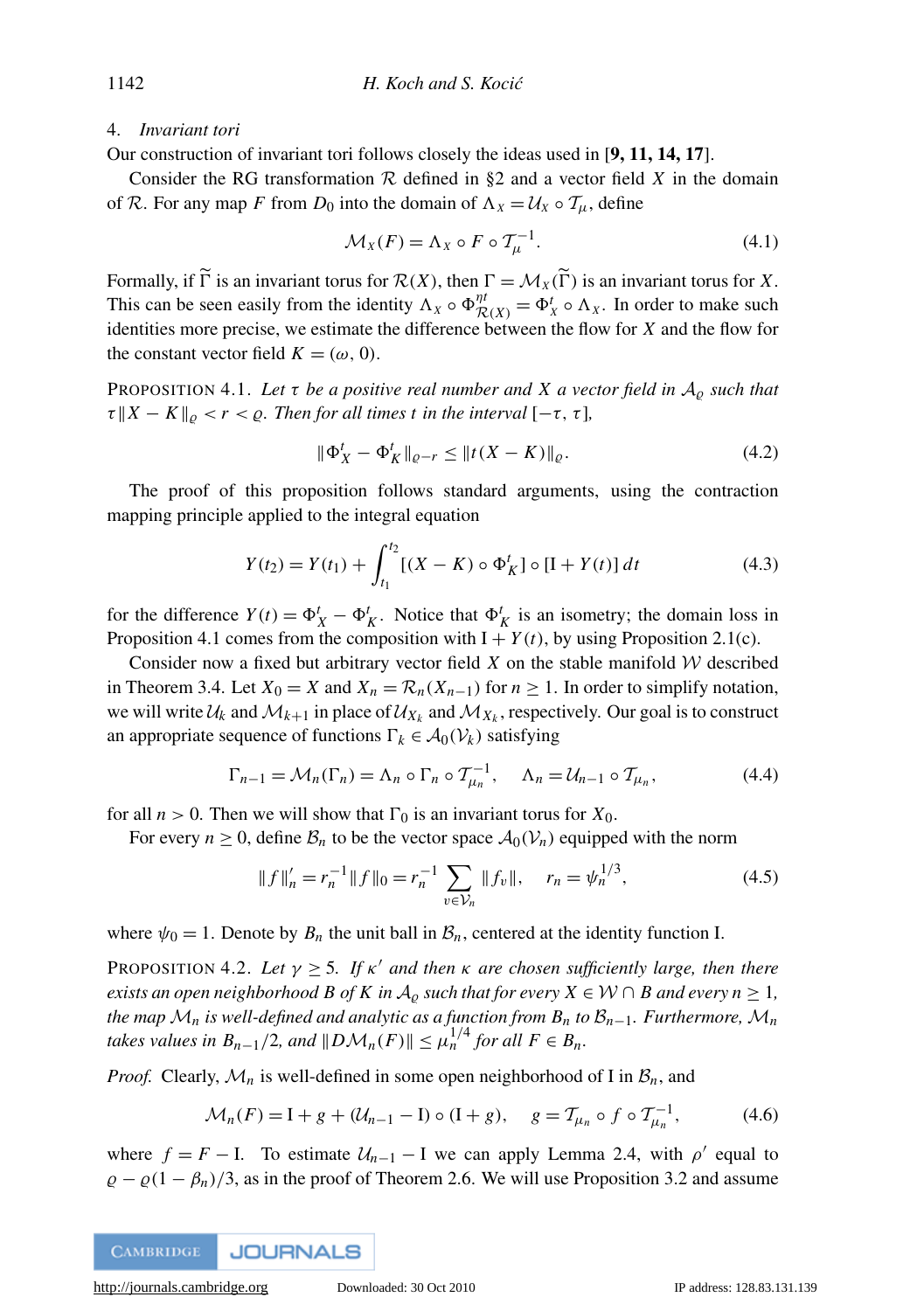that  $\kappa'$  and then  $\kappa$  have been chosen sufficiently large, without always mentioning this. By Lemma [2.4](#page-6-5) and Theorem [3.4,](#page-10-0) there exists a constant  $C > 0$  such that

<span id="page-12-0"></span>
$$
\|\mathcal{U}_{n-1} - \mathbf{I}\|_{\rho'} \leq C\sigma_n^{-1} \|\mathbb{I}^{-} X_{n-1}\|_{\varrho} \leq C\sigma_n^{-1} \psi_{n-1}^{\gamma - 1/2} \| (\mathbb{I} - \mathbb{E}) X \|_{\varrho}
$$
  
\$\leq \psi\_{n-1}^{\gamma - 1} \| (\mathbb{I} - \mathbb{E}) X \|\_{\varrho} \leq \psi\_n^{3/4}, \qquad (4.7)\$

for all  $n > 1$  and all  $X \in \mathcal{W} \cap B$ , provided that the neighborhood *B* of *K* has been chosen sufficiently small (depending on  $\kappa'$  and  $\kappa$ ). The first inequality in [\(4.7\)](#page-12-0) and the final bound also hold for  $n = 1$ .

The composition with  $I + g$  in equation [\(4.6\)](#page-11-2) is controlled by Proposition [2.1,](#page-4-1) using the fact that  $\|g\|_0 \leq \eta_n^{-1} r_n \|f\|_n'$  is less than  $\varrho/2$ . Here, and in what follows, we assume that  $F \in B_n$ . By using  $r_n/r_{n-1} = \mu_n^{1/3}$ , we obtain that  $||g||'_{n-1} \leq \eta_n^{-1} \mu_n^{1/3} \leq \mu_n^{2/7}$ . When combined with [\(4.7\)](#page-12-0), this shows that  $\mathcal{M}_{n-1}$  maps  $B_n$  into  $B_{n-1}/2$ . Using now  $\rho' = \rho/2$ , we obtain a bound analogous to [\(4.7\)](#page-12-0) for the derivative of  $U_{n-1}$ . This, together with the fact that the inclusion map from  $B_n$  into  $B_{n-1}$  is bounded in norm by  $\mu_n^{1/3}$ , shows that  $||D\mathcal{M}_n(F)|| \leq \mu_n^{1/4}$  for all  $n \geq 1$  and all  $F \in B_n$ .

Denote by  $\Phi_n$  and  $\Phi_\infty$  the flows for the vector fields  $X_n$  and  $K$ , respectively. In order to prove that a solution to [\(4.4\)](#page-11-3) yields an invariant torus  $\Gamma_0$  for *X*, we will use the identity

<span id="page-12-2"></span>
$$
\Phi_{n-1}^t \circ \mathcal{M}_n(F) \circ \Phi_{\infty}^{-t} = \mathcal{M}_n(\Phi_n^{\eta_n t} \circ F \circ \Phi_{\infty}^{-\eta_n t}), \tag{4.8}
$$

which follows from the relation described after [\(4.1\)](#page-11-4) between the flow for a vector field and the flow for the corresponding renormalized vector field. This requires an estimate of the following type.

<span id="page-12-3"></span>PROPOSITION 4.3. *Under the same assumptions as in Proposition [4.2,](#page-11-5) there exists an open neighborhood B of K in*  $A_0$  *such that for every*  $X \in W \cap B$  *and every*  $n \ge 1$ *, the function*  $\Phi_n^s \circ F \circ \Phi_\infty^{-s}$  *belongs to*  $B_n$  *whenever*  $F \in B_n/2$  *and*  $|s| \leq \psi_n^{-1/6}$ .

*Proof.* We will use the identity

<span id="page-12-1"></span>
$$
\Phi_n^s \circ F \circ \Phi_\infty^{-s} = I + f \circ \Phi_\infty^{-s} + [\Phi_n^s \circ \Phi_\infty^{-s} - I] \circ (I + f \circ \Phi_\infty^{-s}). \tag{4.9}
$$

By Proposition [4.1](#page-11-1) and Theorem [3.4,](#page-10-0) we have the bound

$$
\|\Phi_n^s \circ \Phi_\infty^{-s} - I\|_{\varrho/2} \le \|s(X_n - K)\|_{\rho} \le C\psi_n^{1/3} \| (\mathbb{I} - \mathbb{P})X \|_{\varrho},
$$
(4.10)

provided, for instance, that the right-hand side of this inequality is less than  $\varrho/2$ . This is certainly the case, for any *n*, if  $||X - K||_{\rho}$  is sufficiently small. The composition by  $I + f \circ \Phi_{\infty}^{-s}$  in equation [\(4.9\)](#page-12-1) is controlled in the same way as the composition by  $I + g$ in the proof of Proposition [4.2,](#page-11-5) using also that  $|| f \circ \Phi_{\infty}^{-s} ||_0 = || f ||_0$ . As a result, the third term on the right-hand side of [\(4.9\)](#page-12-1) belongs to  $B_n$  and is bounded in norm by  $C||X - K||_o$ , which is less than  $1/2$  for any  $n \ge 1$  if *X* is sufficiently close to *K*.

<span id="page-12-4"></span>Now we are ready to construct invariant tori. A function  $f$  defined on  $W$  is said to be analytic if  $f \circ W$  is analytic on the domain of W.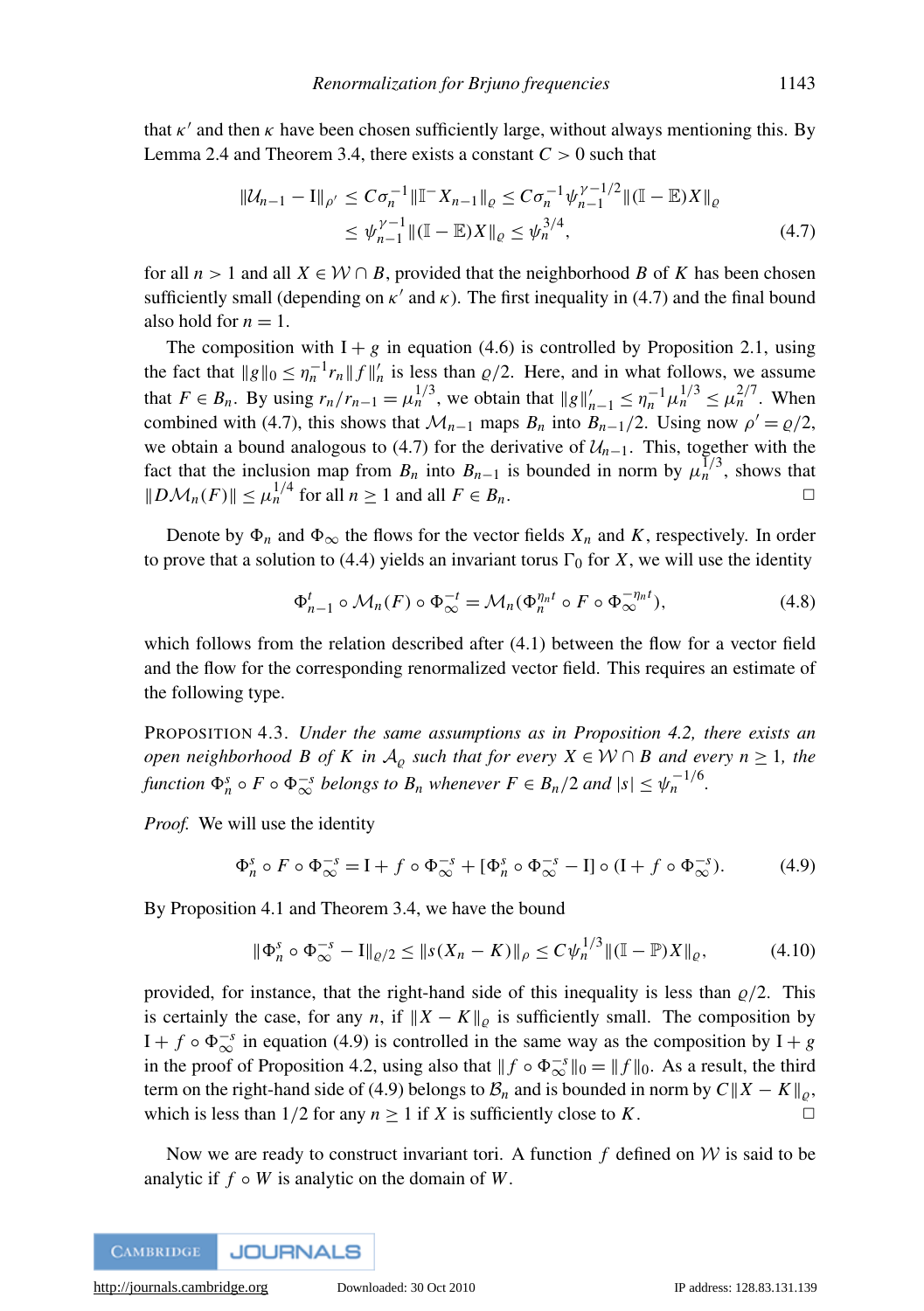THEOREM 4.4. *Under the same assumptions as in Proposition [4.2,](#page-11-5) there exists an open neighborhood B of K in*  $A_0$  *such that the following holds. Given any X*  $\in \mathcal{W} \cap B$  *and any sequence of functions*  $F_k \in B_k$ *, define* 

$$
\Gamma_{n,k} = (\mathcal{M}_{n+1} \circ \dots \circ \mathcal{M}_k)(F_k), \quad 0 \le n < k. \tag{4.11}
$$

*The limits*  $\Gamma_n = \lim_{k \to \infty} \Gamma_{n,k}$  *exist in*  $\mathcal{B}_n$ *, are independent of the choice of*  $F_0, F_1, \ldots$ , and satisfy the identities [\(4.4\)](#page-11-3). Furthermore,  $\Gamma_0$  is an elliptic invariant torus for X, and *the map*  $X \mapsto \Gamma_0$  *is analytic and bounded on*  $W \cap B$ .

*Proof.* By Propositions [4.2](#page-11-5) and [3.2,](#page-9-2) the map  $\mathcal{M}_n : B_n \to B_{n-1}/2$  contracts distances by a factor of at least 1/2. Thus, if  $1 \le n < k < k'$ , then the difference  $\Gamma_{n,k'} - \Gamma_{n,k}$  is bounded in norm by  $2^{n-k+1}$ . This shows that the sequence  $k \mapsto \Gamma_{n,k}$  converges in  $\mathcal{B}_n$  to a limit  $\Gamma_n$ , which is independent of the choice of the functions  $F_k$ . By choosing  $F_k = \Gamma_k$  for all *k*, we obtain the identities [\(4.4\)](#page-11-3). The analyticity of  $X \mapsto \Gamma_0$  follows via the chain rule from the analyticity of the maps used in our construction and from uniform convergence.

In order to prove that  $\Gamma_0$  is an invariant torus for *X*, we will use the identity [\(4.8\)](#page-12-2). To be more precise, given a real number  $-1 < t < 1$ , define  $t_n = \lambda_n t$  for all  $n \ge 0$ . By using the fact that  $\lambda_n \leq \psi_n^{-1/6}$  independently of *n*, if  $\kappa'$  and  $\kappa$  have been chosen sufficiently large (which we assume), then Proposition [4.3](#page-12-3) allows us to iterate [\(4.8\)](#page-12-2) to get the identity

$$
\Phi_0^t \circ \Gamma_{0,k} \circ \Phi_{\infty}^{-t} = (\mathcal{M}_1 \circ \dots \circ \mathcal{M}_k)(\Phi_k^{t_k} \circ \Phi_{\infty}^{-t_k}), \tag{4.12}
$$

for all  $k > 0$ . As proved above, the right-hand (and thus left-hand) side of this equation converges in  $A_0$  to  $\Gamma_0$ . In addition,  $\Gamma_{0,k} \to \Gamma_0$  in  $A_0$ , and the convergence is pointwise as well by part (a) of Proposition [2.1.](#page-4-1) Thus, since the flow  $\Phi_0^t$  is continuous, we have  $\Phi_0^t \circ \Gamma_0 \circ \Phi_\infty^{-t} = \Gamma_0$ . This identity now extends to arbitrary  $t \in \mathbb{R}$ , owing to the group property of the flow and the fact that composition with  $\Phi_{\infty}^{s}$  is an isometry on  $\mathcal{A}_{0}$ .

Finally, notice that  $\lambda_n ||DX_n||_{\rho/2}$  is an upper bound on the modulus of the Lyapunov exponent for the flow of  $\lambda_n X_n$  on the range of  $\Gamma_n$ . Since  $X_0$  is obtained from  $\lambda_n X_n$  via a change of variables, and  $\Gamma_0$  is the corresponding invariant torus for  $X_0$ , the same upper bound applies to the flow for  $X_0$  on the torus  $\Gamma_0$ . But, by Theorem [3.4,](#page-10-0)  $\lambda_n ||DX_n||_{\varrho/2} \to 0$ as  $n \to \infty$ . This shows that the torus  $\Gamma_0$  is elliptic.  $\Box$ 

In what follows, the torus  $\Gamma_0$  associated with a vector field  $X \in \mathcal{W}$  will be denoted by  $\Gamma_X$ . For convenience, we extend the map  $X \mapsto \Gamma_X$  to an open neighborhood of K by setting  $\Gamma_X = \Gamma_{X'}$ , where  $X' = (\mathbb{I} + W)(X - \mathbb{P}X)$ .

THEOREM 4.5. Let  $\rho > \rho + \delta$  with  $\delta > 0$ . Under the same assumptions as in *Proposition* [4.2,](#page-11-5) *there exists an open neighborhood B of K in*  $A_{\rho}(V_0)$  *such that*  $\Gamma_X$  *has an analytic continuation to*  $\|\text{Im } x\| < \delta$  *for each*  $X \in B$ *. With this continuation,*  $X \mapsto \Gamma_X$ defines a bounded analytic map from B to  $\mathcal{A}^0_\delta(\mathcal{V}_0)$ .

*Proof.* Following [[17](#page-15-4)], consider translations  $R_u(x, y) = (x + u, y)$  with  $u \in \mathbb{R}^d$ . If *X* is a vector field on one of the domains  $D_r$ , denote by  $R_u^* X$  the pullback of *X* under  $R_u$ . For functions  $F: D_0 \to D_r$  we define  $R_u^* F = R_u^{-1} \circ F \circ R_u$ . An explicit computation shows that the RG transformation  $\mathcal R$  and the maps  $\mathcal M_X$  defined in [\(4.1\)](#page-11-4) satisfy

<span id="page-13-0"></span>
$$
\mathcal{R} \circ R_u^* = R_{T^{-1}u}^* \circ \mathcal{R}, \quad \mathcal{M}_{R_u^*X} = R_u^* \circ \mathcal{M}_X \circ (R_{T^{-1}u}^*)^{-1}.
$$
 (4.13)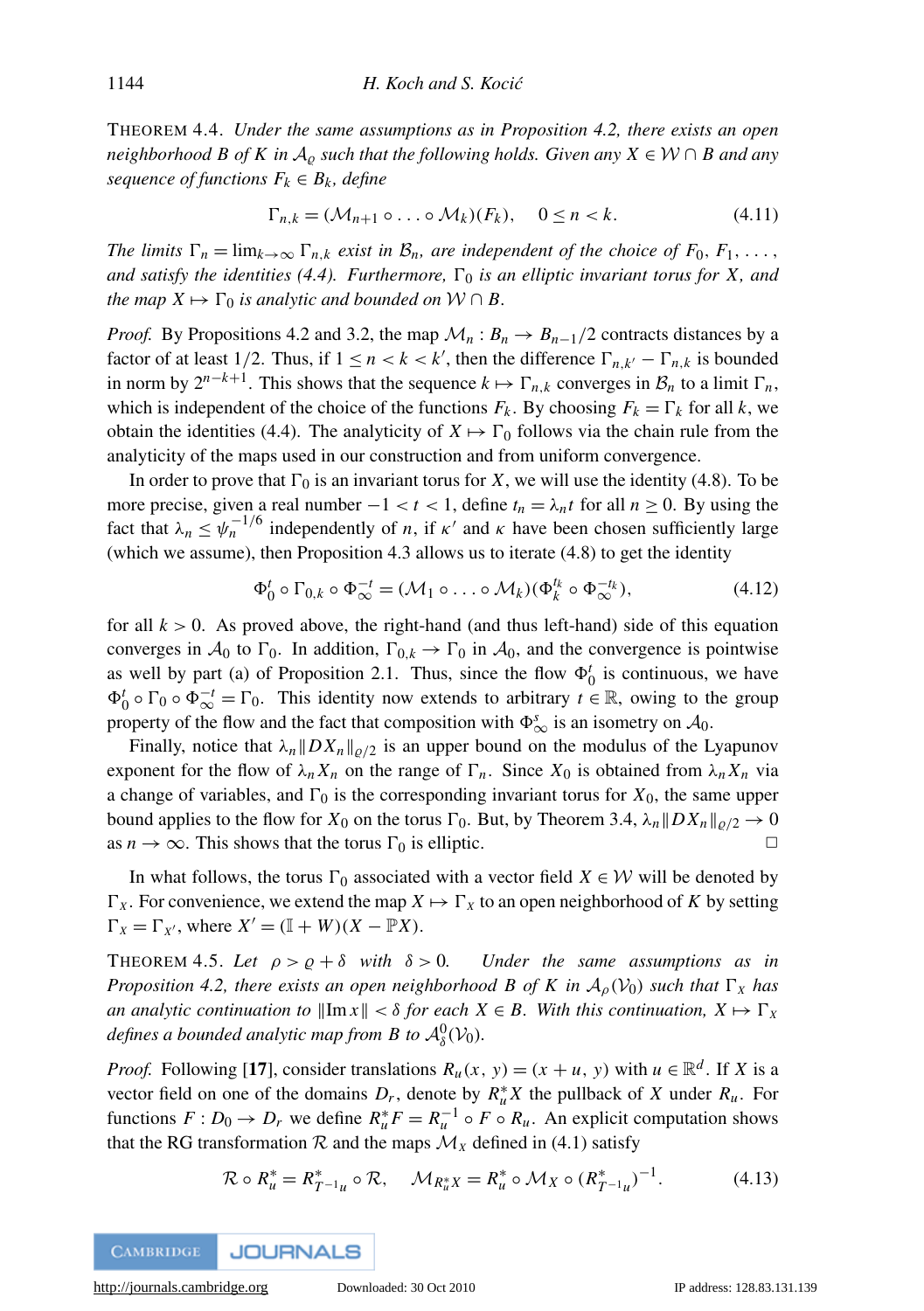Here, we have used the fact that the translations  $R_u^*$  are isometries on the spaces  $A_r(V)$ and that the domain of  $\mathcal R$  is translation invariant. This also implies that the manifold  $\mathcal W$  is invariant under translations  $R_u^*$ , which is used in the second identity in [\(4.13\)](#page-13-0).

It is convenient to extend the function  $X \mapsto \Gamma_X$  to an open neighborhood of K in  $\mathcal{A}_{\varrho}(\mathcal{V}_0)$ , by projecting *X* onto a point  $X' \in \mathcal{W}$  and defining  $\Gamma_X = \Gamma_{X'}$ . More specifically, we take  $X' = (\mathbb{I} + W)((\mathbb{I} - \mathbb{P})X)$  where *W* is the map defining *W*, as described in Theorem [3.4.](#page-10-0) If restricted to a sufficiently small open ball  $B \subset A_0(\mathcal{V}_0)$  centered at *K*, the map  $X \mapsto \Gamma_X$  is now analytic and bounded on all of *B*.

The construction of  $\Gamma_0$  in the proof of Theorem [4.4,](#page-12-4) together with the identities [\(4.13\)](#page-13-0) and the invariance property  $W = W \circ R_u^*$ , shows that  $\Gamma_{R_u^*X} = R_u^* \Gamma_X$  for all  $X \in B$ . Thus, if  $u \in \mathbb{R}^d$ , then

<span id="page-14-7"></span>
$$
\Gamma_X(u, 0) = (R_u \circ \Gamma_{R_u^*X})(0, 0), \quad X \in B.
$$
\n(4.14)

The idea now is to extend the right-hand side of [\(4.14\)](#page-14-7) analytically to complex *u*, by using the analyticity of  $X \mapsto \Gamma_X$ . To this end, choose an open neighborhood *B*<sup>'</sup> of *K* in  $\mathcal{A}_{\rho}(\mathcal{V}_0)$ such that  $R_u^* B' \subset B$  for all  $u \in \mathbb{C}^d$  of norm  $r = \rho - \varrho$  or less. Then the right-hand side of [\(4.14\)](#page-14-7), regarded as a function of  $(X, u)$ , is analytic and bounded on the product of *B*<sup>'</sup> with the strip  $\|\text{Im } u\| < r$ . Denoting this function by *G*, we clearly have  $G(X, \cdot) \in \mathcal{A}_{\delta}^0(\mathcal{V}_0)$ for all  $X \in B'$ . The analyticity of  $X \mapsto G(X, \cdot)$  is obtained now by using, for instance, a contour integral formula for  $(g(t) - g(0) - tg'(0))/t^2$  with  $g(t) = G(X + tZ, \cdot)$ .

This theorem, together with Theorem [3.4,](#page-10-0) implies Theorem [1.1.](#page-3-1)

#### **REFERENCES**

- <span id="page-14-1"></span>[1] D. F. Escande and F. Doveil. Renormalisation method for computing the threshold of the large scale stochastic instability in two degree of freedom Hamiltonian systems. *J. Stat. Phys.* 26 (1981), 257–284.
- [2] S. J. Shenker and L. P. Kadanoff. Critical behavior of a KAM surface. I. Empirical results. *J. Stat. Phys.* 27 (1982), 631–656.
- [3] R. S. MacKay. *Renormalisation in Area-Preserving Maps*. World Scientific, London, 1993, (*PhD Thesis*, Princeton University, 1982).
- [4] A. Stirnemann. Towards an existence proof of MacKay's fixed point. *Comm. Math. Phys.* 188 (1997), 723–735.
- [5] C. Chandre, M. Govin and H. R. Jauslin. KAM–renormalization group analysis of stability in Hamiltonian flows. *Phys. Rev. Lett.* 79 (1997), 3881–3884.
- [6] J. J. Abad, H. Koch and P. Wittwer. A renormalization group for Hamiltonians: numerical results. *Nonlinearity* 11 (1998), 1185–1194.
- <span id="page-14-0"></span>[7] C. Chandre and H. R. Jauslin. Renormalization-group analysis for the transition to chaos in Hamiltonian systems. *Phys. Rep.* 365 (2002), 1–64.
- <span id="page-14-4"></span>[8] H. Koch. A renormalization group for Hamiltonians, with applications to KAM tori. *Ergod. Th. & Dynam. Sys.* 19 (1999), 1–47.
- <span id="page-14-6"></span>[9] H. Koch. On the renormalization of Hamiltonian flows, and critical invariant tori. *Discrete Contin. Dyn. Syst. Ser. A* 8 (2002), 633–646.
- <span id="page-14-3"></span>[10] H. Koch. A renormalization group fixed point associated with the breakup of golden invariant tori. *Discrete Contin. Dyn. Syst.* 11 (2004), 881–909.
- <span id="page-14-2"></span>[11] H. Koch. Existence of critical invariant tori. *Ergod. Th. & Dynam. Sys.* 28 (2008), 1879–1894.
- <span id="page-14-5"></span>[12] D. G. Gaidashev. Renormalization of isoenergetically degenerate Hamiltonian flows and associated bifurcations of invariant tori. *Discrete Contin. Dyn. Syst. Ser. A* 13 (2005), 63–102.